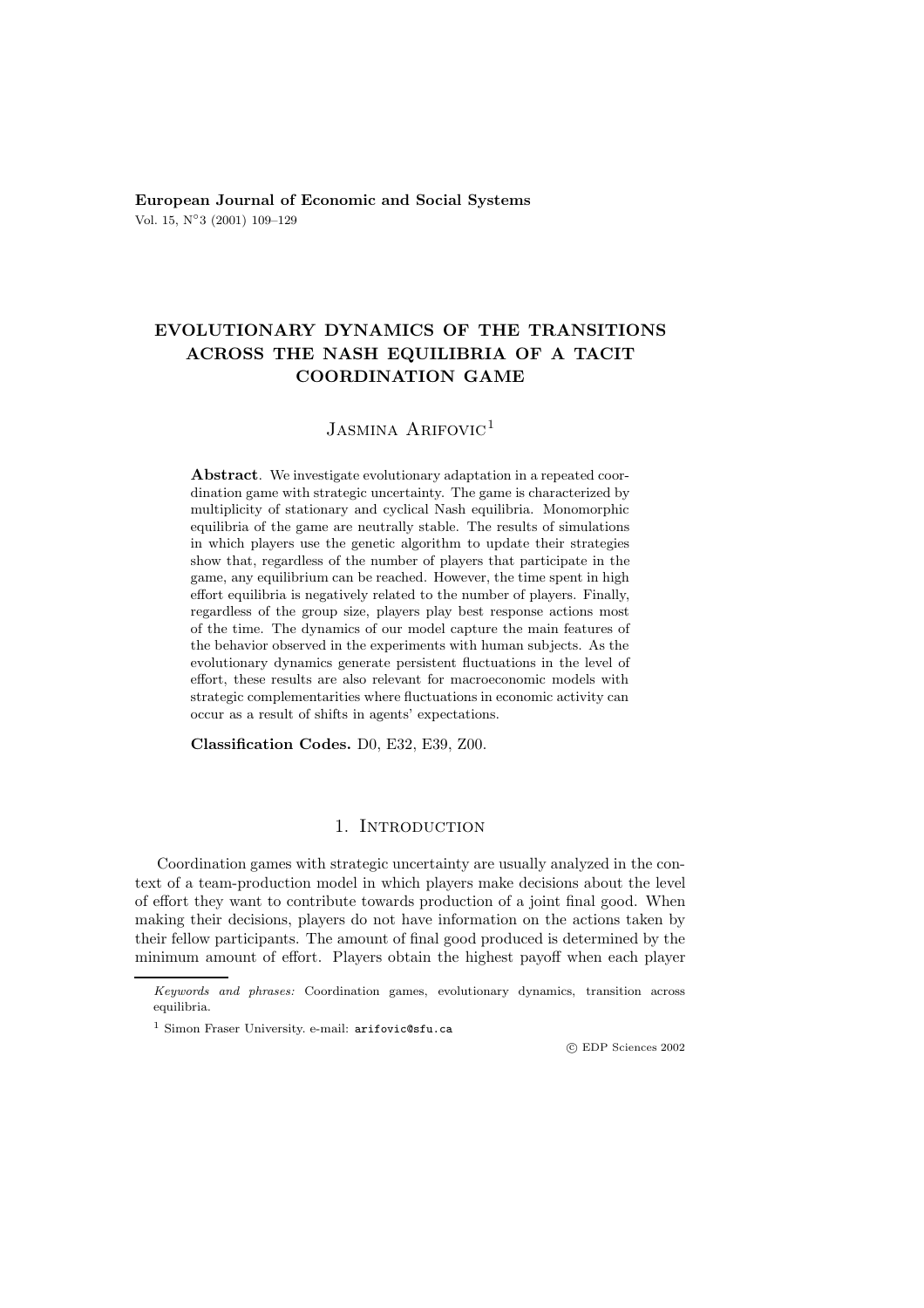contributes the maximum feasible amount of effort, but there is an element of strategic uncertainty since players are not sure about what the others will do. Thus, these games are characterized by multiplicity of equilibria that can be Pareto ranked.

Evidence from the experiments with human subjects suggests that neither the payoff dominance nor risk dominance equilibrium selection criteria can be used as an equilibrium selection device. Experimental evidence also shows that group size, payoff parameter values, (Van Huyck *et al.* 1990) and the number of repetitions of the game (Berninghaus and Ehrhart 1998) have impact on the equilibrium selection process. In the context of a repeated stage game, different models of learning and adaptation capture the behavior observed in the large group experimental treatment. However, they cannot account for the behavior observed in the small group treatment. In addition, they do not address the impact of the number of repetitions on the equilibrium selection in large group treatments.

We depart from the previous studies and formulate our model as a repeated game. The repeated character of the game increases the number of Nash equilibria, both stationary and cyclical. Most of the equilibria of the repeated game are weak, *i.e.* equilibrium strategies are not unique best responses. We analyze evolutionary stability of these equilibria in the context of a game with monomorphic population, infinite number of players and pairwise matching, and find that most of these equilibria are neutrally stable. This implies that, under certain conditions, invading strategies will not necessarily be driven out of a population. Because these equilibria are neutrally stable, transition from one Nash equilibrium to the other is made possible through the effects of mutation.

The results obtained with monomorphic populations are suggestive of the dynamics that take place in the evolution of polymorphic populations with finite number of players. We study the evolution of such polymorphic populations with finite number of players using the genetic algorithm <sup>2</sup>.

The results of our simulations show that evolutionary dynamics take populations of strategies through different Nash equilibria regardless of the group size. They also show that populations of all group sizes spend significant fractions of time close to one of the Nash equilibria of the game. However, the fraction of time spent close to the high-effort equilibria decreases monotonically with increases in the number of players in a group. Small group sizes spend more time in high effort equilibria, while large group sizes spend more time in the low effort equilibria.

<sup>2</sup>Evolutionary algorithms such as genetic algorithms, genetic programming, evolutionary programming etc. have several advantages in modeling of adaptation of economic agents. They impose low requirement on the computational ability of economic agents. They allow for modeling the heterogeneity of agents' beliefs. Survival of decision rules depends on their performance, measured by the payoff that agents receive by employing them. Also, these algorithms perform better than models with rational agents or alternative models of adaptive behavior in terms of their ability to explain the features observed in experimental economies (see, for example, Arifovic 1994, 1996a).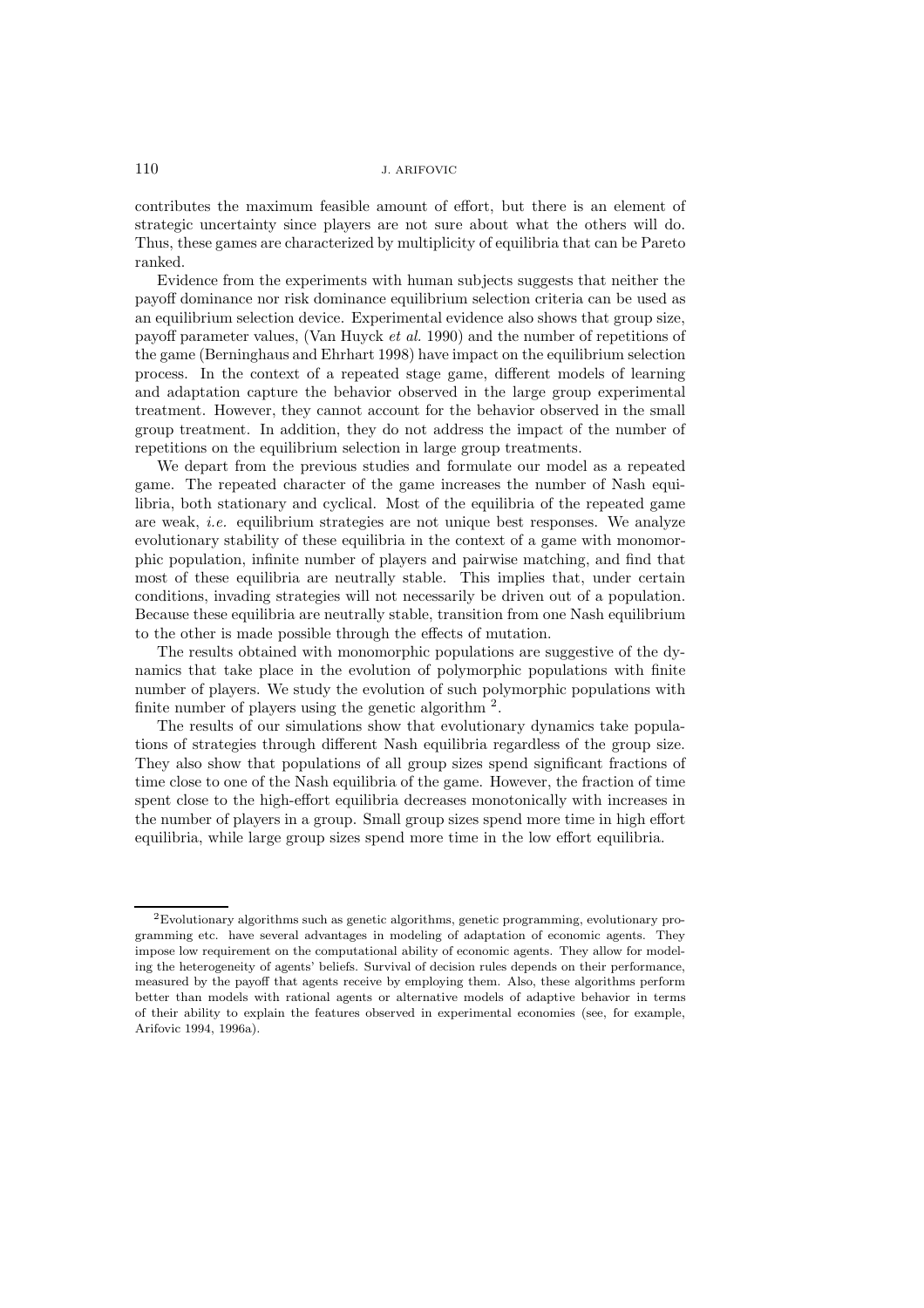It is worthwhile to point out the significance of these results for modeling of fluctuations in macroeconomic activity that do not result from changes in fundamentals but rather from fluctuations in agents' expectations. The team production game studied in this paper can be interpreted as a version of a model with strategic complementarities (*e.g.* Bryant 1983 and Cooper and John 1988) studied in macroeconomic theory <sup>3</sup>. These macroeconomic models are also characterized by multiplicity of equilibria that reflect different levels of economic activity. The movement from equilibria with high to equilibria with the low level of economic activity can occur because of the changes in agents' expectations. The results presented in the paper provide a description of the way in which these changes and transitions can be initiated and realized. Evolutionary dynamics take the economies through different stationary and cyclical equilibria resulting in persistent fluctuations of the level of economic activity.

Section 2 of the paper describes the basic stage game, the results obtained in the experiments with human subjects and the results of application of other adaptive models. Description of the repeated game and its Nash equilibria is given in Section 3. This section also contains the analysis of evolutionary stability of the monomorphic equilibria Genetic algorithm application is described in Section 4. Results of simulations are presented in Section 5. Discussion of the relevance of the results for macroeconomic modeling is provided in Section 6. Finally, Section 7 contains concluding remarks.

#### 2. Minimum effort game

First, we describe a version of the minimum effort game that was used in Van Huyck *et al.* (1990) experimental design. It is a team-production game where a player i,  $i \in [1, N]$  makes a decision about the level of effort  $e_i$  that she contributes to the joint production of output. Actions are restricted to the set of integers from 1 to n. Let  $e_1,\ldots,e_N$  denote the actions taken by N players. The payoff function for player  $i$  is given by:

$$
\pi(e_i, e_{min}) = ae_{min} - be_i
$$
\n
$$
a > b > 0,
$$
\n
$$
\pi(e_i, e_{min}) = a e_{min} - be_i
$$
\n
$$
\pi(e_i, e_{min}) = a e_{min} - be_i
$$
\n
$$
\pi(e_i, e_{min}) = a e_{min} - be_i
$$
\n
$$
\pi(e_i, e_{min}) = a e_{min} - be_i
$$

where  $e_{min}$  equals min  $(e_1, \ldots e_N)$ . Thus each player's payoff increases in the minimum level of effort contributed to the team production and decreases in minimum level of effort contributed to the team production, and decreases in player's own level of effort.

The best response for each player is to take the level of effort,  $e_i$  equal to  $e_{min}$ . Thus, all feasible actions are potential Nash equilibrium outcomes which can be Pareto ranked. The payoff-dominant equilibrium is the one in which each player chooses the maximum level of effort,  $n$ . The equilibrium with the lowest payoff to each player is the one in which everyone chooses the least amount of effort,  $e_i = 1$ 

<sup>3</sup>See Cooper (1999) for a good discussion of the importance of team-production games for modeling the role of agents' expectations in macroeconomic models with strategic complementarities.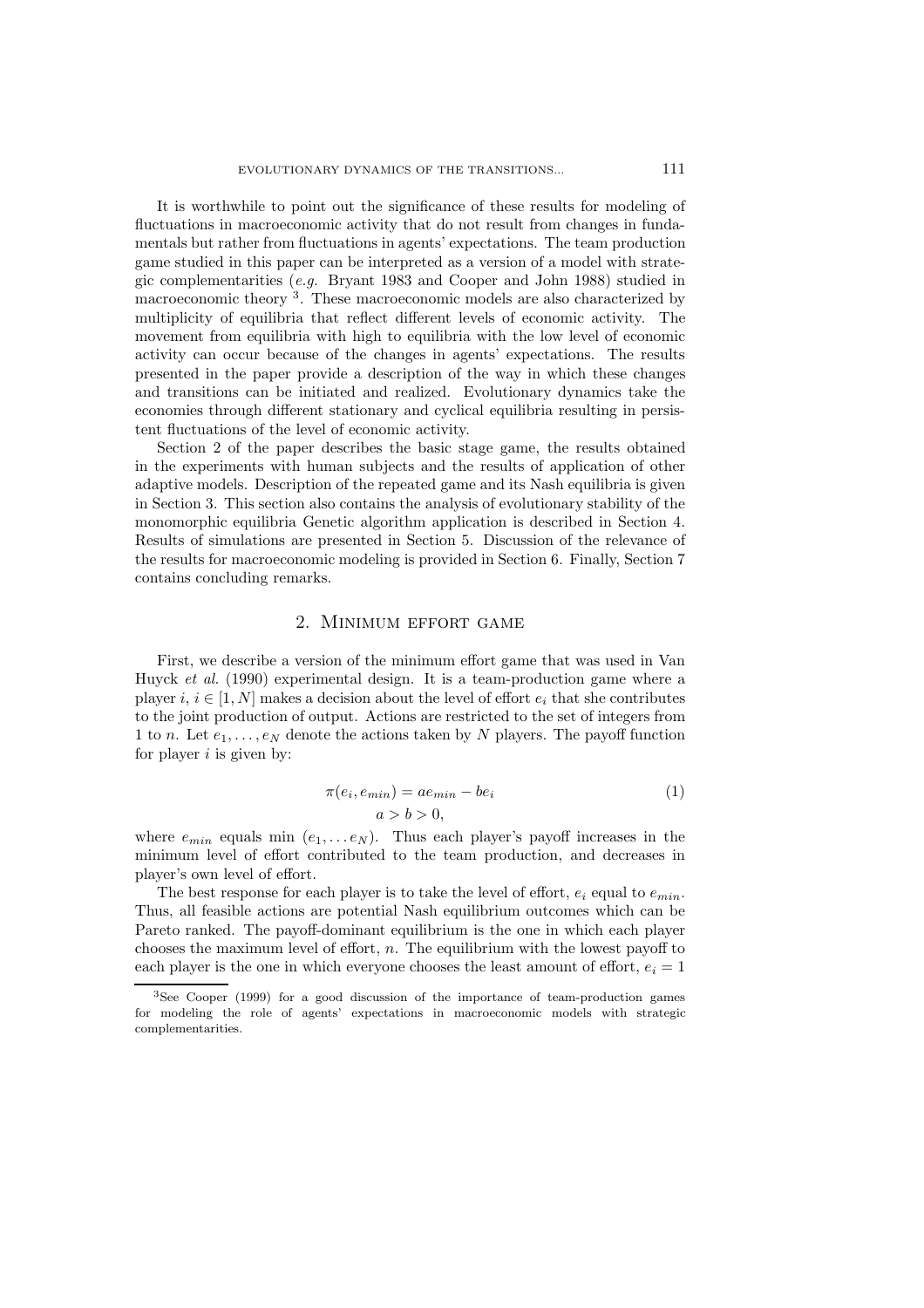for all i. For the set of payoff parameter values, if a selection principle is based on the *riskiness* of an equilibrium point, security selects the equilibrium with maximin actions, *i.e.* the equilibrium with the lowest payoff. The payoff-dominant selection principle, on the other hand, chooses an equilibrium with the maximum level of effort, *n*, for each player *i*,  $i \in [1, N]$ .

#### 2.1. Experiments with human subjects

The results of Van Huyck *et al*. experiments with human subjects showed the following. The treatments with large groups (group size equal to 14 and 15) converged to the maximin (minimum effort) equilibrium actions. In the large group treatments in which b was set to zero, participants coordinated on the payoff-dominant equilibrium.

The treatments with small groups where the group size was equal to 2 resulted in the payoff-dominant equilibrium for the cases where pairs were fixed for the duration of the experiment. The outcome was indeterminate in those cases where players were randomly matched in each iteration of the game. These experimental results suggest that the large group size does introduce the amount of strategic uncertainty into the game sufficient enough to result in a selection of the minimum effort equilibrium and thus in a coordination failure. In addition, the payoff dominant equilibrium result observed in small group treatments suggests that the group size plays important role in coordination problems.

Following this experimental work, Berninghaus and Ehrhart (1998) showed that the number of repetitions of the game in the experiments with human subjects was another important determinant for equilibrium selection. If the game is repeated large number of times, the payoff dominant outcome can be observed even in games with *many* players (group size equal to 6). By sufficiently reducing the number of repetitions, Berninghaus and Ehrhart were able to reproduce Van Huyck *et al.* experimental results for large groups.

#### 2.2. Evolutionary game theory and adaptive techniques

As mentioned in the introduction, several papers have examined the behavior of evolutionary and adaptive models in Van Huyck *et al.* environment. However, they all analyzed versions of the game with large group treatment (Crawford, 1991, 1995; Roth, 1995) and random-pairing treatment (Crawford, 1991). None of the studies modeled the version of the game with fixed-pairing.

Crawford (1991) studies evolutionary stability of equilibria of Van Huyck *et al.* stage game. He shows that, in large or finite populations, the strategy configuration in which all players choose the lowest effort is the unique evolutionarily stable strategy (for  $b > 0$ )<sup>4</sup>. For  $b = 0$ , there is no evolutionarily stable strategy.

<sup>4</sup>Lower efforts always yield the same output shares as higher efforts, but at lower cost. Thus, in any population, large or finite, a mutation to an effort that is the minimum in the population then has a higher payoff than all other efforts.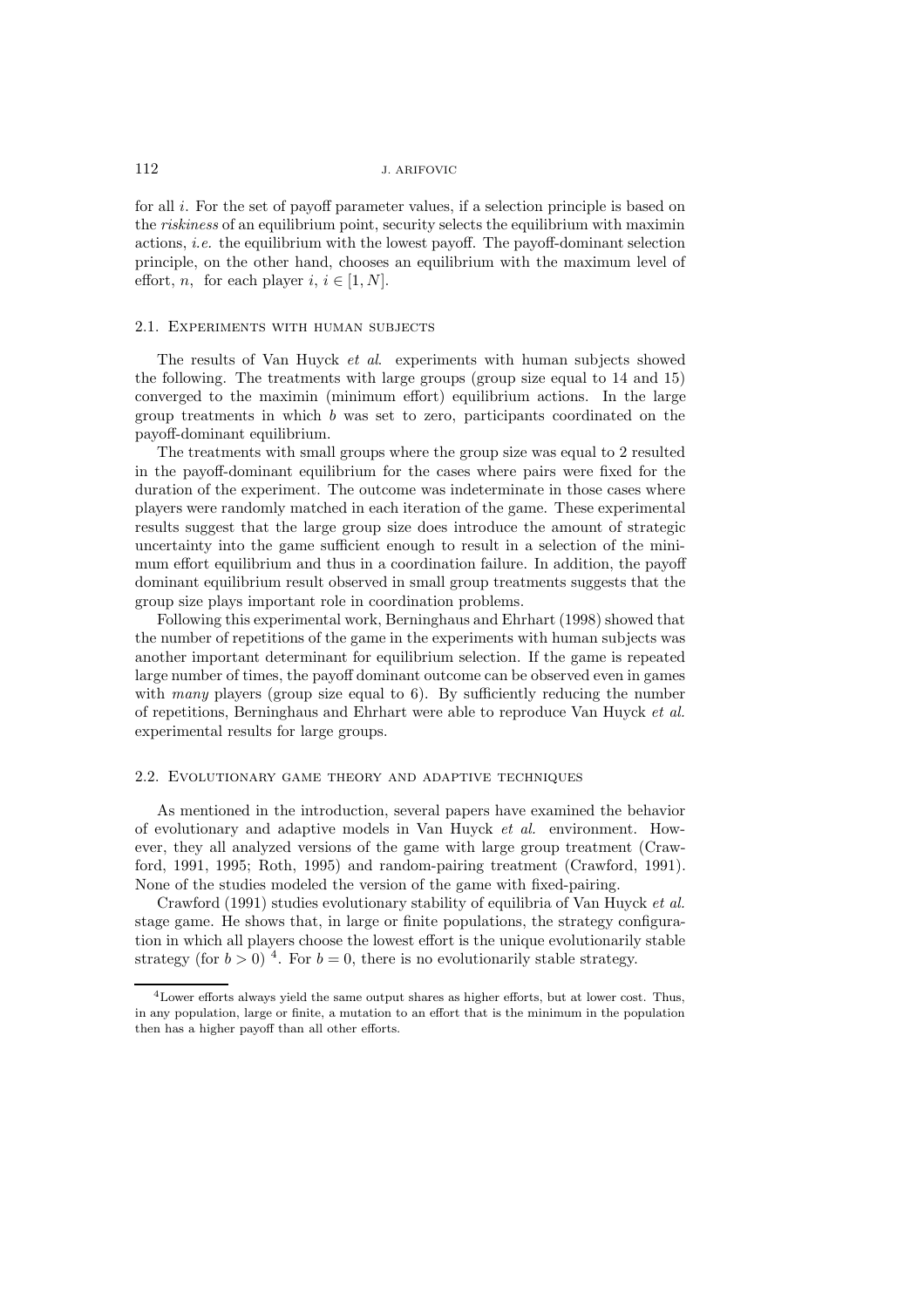Crawford's random-pairing treatment results show that any pure strategy effort is monomorphic evolutionary stable strategy whenever a number of players,  $n$ , is greater than 4. For  $n = 2$  and  $n = 3$ , he shows that the only evolutionary stable strategy is the one with the lowest effort.

Crawford (1995) discusses the results of the analysis when the methods of Kandori *et al.* (1993) and Young (1993) are applied to the model. In the long run, the process cycles perpetually among the pure-strategy equilibria of the underlying game, with their prior probabilities at any given time determined by the ergodic distribution. As the level of noise is allowed to approach zero, the ergodic distribution assigns the probability of one of approaching the equilibrium with the lowest effort.

Crawford (1995) follows the adaptive control literature in assuming that players' beliefs and strategy choices evolve according to a linear adjustment rule. On average, beliefs adjust part of the way toward the value suggested by the latest observation of the minimum effort. These average adjustments are perturbed each period by idiosyncratic shocks that bring strategic uncertainty into the model. For large group treatments, the model reproduces the dynamics observed in the experimental data and provides an adequate statistical summary of the subjects' behavior.

Finally, Roth (1995) describes the application of the reinforcement algorithm to the Van Huyck *et al.* game. The common learning version of the algorithm converges to the minimum effort equilibrium.

All of the above mentioned applications of the evolutionary game theory analysis and of the adaptive algorithms select the minimum effort equilibrium. These applications are successful in explaining the behavior observed in the large group experimental treatments. However, they do not address the fixed pairs experimental treatment in which convergence to the payoff dominant equilibrium was observed. An exception is Arifovic (1996b) that demonstrated that the populations of players that used the genetic algorithm to update their strategies coordinated on the high effort equilibrium in case of the group size equal to 2, and on the low effort equilibrium in case of the group size equal to 14.

All of the above studies are based on the assumption that players play repeatedly a stage game. Thus, stage-game strategies are the objects of choice that players adjust over time. Crawford (1991) notes that, in principle, the learning in coordination games with strategic uncertainty, can be studied within the context of repeated games. However, the multiple-equilibrium problem does not get resolved in repeated games. In fact, the problem becomes more difficult since repeated game approach requires that players' expectations are coordinated at the start of a play, at an equilibrium selected by applying refinements that are quite insensitive to strategic uncertainty <sup>5</sup>.

<sup>5</sup>Crawford does note that repeated-game strategies are essential in fixed-pairs treatment and were recognized by Van Huyck et al. subjects.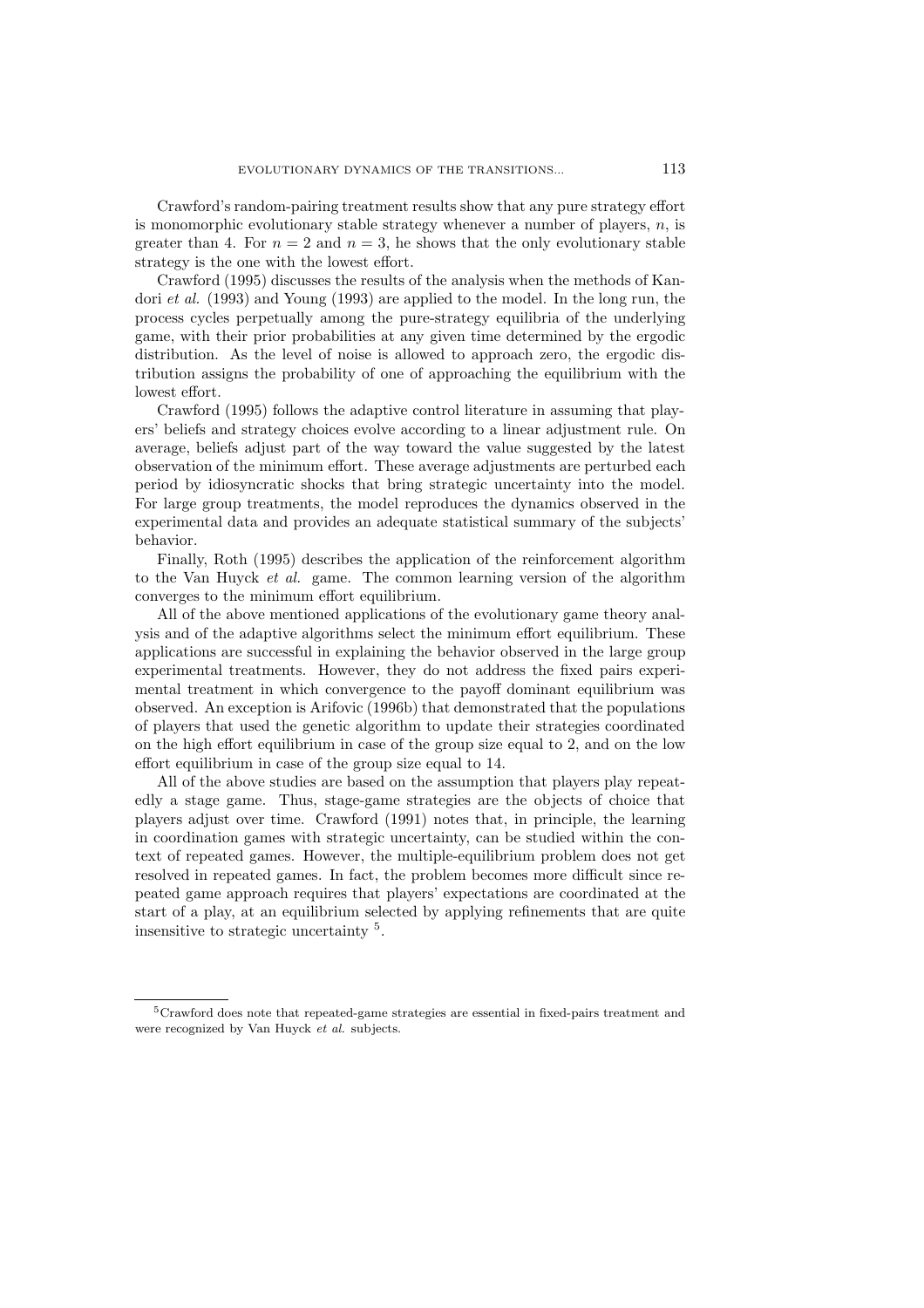## 3. Repeated game

A population of M players participate in a repeated team-production game. Players have identical payoff functions and strategy sets. The time is divided into *epochs*. At the beginning of each epoch,  $h \in \{1, \ldots, h_{max}\}\$ , players are randomly placed into groups of size N. They play the game within a given group for  $T + 1$ periods. At the end of an epoch,  $h$ , players are randomly placed into new groups of size N and the new epoch,  $h + 1$ , begins.

Players' strategies are described in the following way. A strategy  $s_i, i \in \{1, M\},$ is given by a vector of values:

$$
[p_0, p_1, p_2, \ldots, p_n].
$$

The value of  $p_0$  indicates the level of effort that a player plays at the initial time period  $t = 0$  of an epoch, and  $p_i$  indicates the level of effort that the player plays at t given that the minimum group effort at time  $t-1$  was j. Suppose that  $n=4$ and that player's strategy at epoch  $h$  is given by:

$$
\begin{array}{cccccc}\np_0 & p_1 & p_2 & p_3 & p_4 \\
\hline\n3 & 2 & 4 & 1 & 4\n\end{array}
$$

This strategy has the following interpretation. A player plays  $e_0 = 3$  at  $t = 0$  of a given epoch. In subsequent iterations,  $t > 0$ , she plays  $e_t = 2$  if  $e_{min,t-1} = 1$ ,  $e_t = 4$  if  $e_{min,t-1} = 2$ ,  $e_t = 1$  if  $e_{min,t-1} = 3$ , and  $e_t = 4$  if  $e_{min,t-1} = 4$ . At the end of each iteration  $t, t \in \{0, \ldots, T\}$ , players payoffs are computed, and they are averaged at the end of each epoch. (The discount factor is equal to 1.)

There are two types of Nash equilibria of this game, type s stationary equilibria, and type c cyclical equilibria. Denote the set of stationary, s, equilibria as  $E_s$ . This set contains two subsets, one that we call the *full scale* stationary equilibria,  $E_s^f$ , and the other that we call the *limited scale* stationary equilibria,  $E_s^l$ .<br>In the full scale equilibria, a level of effort  $i, i \in I_1$ , and is played

In the full scale equilibria, a level of effort  $i, i \in \{1, \ldots, n\}$  is played for the entire duration of an epoch  $h$ , *i.e.* for  $T + 1$  iterations. The number of equilibria in  $E_s^f$  is equal to the number of Nash equilibria of the original one-shot game<br>described in section 2, i.e., it is equal to the number of possible levels of effort, n described in section 2, *i.e.* it is equal to the number of possible levels of effort, *n*. In this subset, a strategy  $s_i^*$  is a Nash equilibrium strategy with the level of effort  $i$  if it induces a level of effort  $i$  at the initial position, i.e.,  $n_0 = i$  at  $t = 0$ , and i if it induces a level of effort i at the initial position, *i.e.*  $p_0 = i$  at  $t = 0$ , and a level of effort i at a position  $p_i$ , i.e.  $p_i = i$  for  $t \geq 0$ . This strategy is a best response to itself.

Suppose that the entire population of players plays strategy  $s_i^*$ . At  $t = 0$ , his each group  $r$ , each player contributes a level of effort *i* since they all have within each group  $r$ , each player contributes a level of effort  $i$  since they all have  $p_0$  equal to *i*. Thus, the minimum level of effort at  $t = 0$  is *i*. Then, at  $t = 1$ , given that  $e_{min,0} = i$ , each player takes an action prescribed by the  $i^{th}$  position,  $p_i$ . For all players  $p_i - i$  and thus all of them (within their groups) contribute the level all players,  $p_i = i$ , and thus all of them (within their groups) contribute the level of effort i which is the minimum level of effort at  $t = 1$ . For all  $t > 1$ , players continue taking the action prescribed by  $p_i$ . The resulting payoff for a strategy  $s_i^*$ <br>in every time period is equal to:  $\pi_i = qi - bi$ in every time period is equal to:  $\pi_i = ai - bi$ .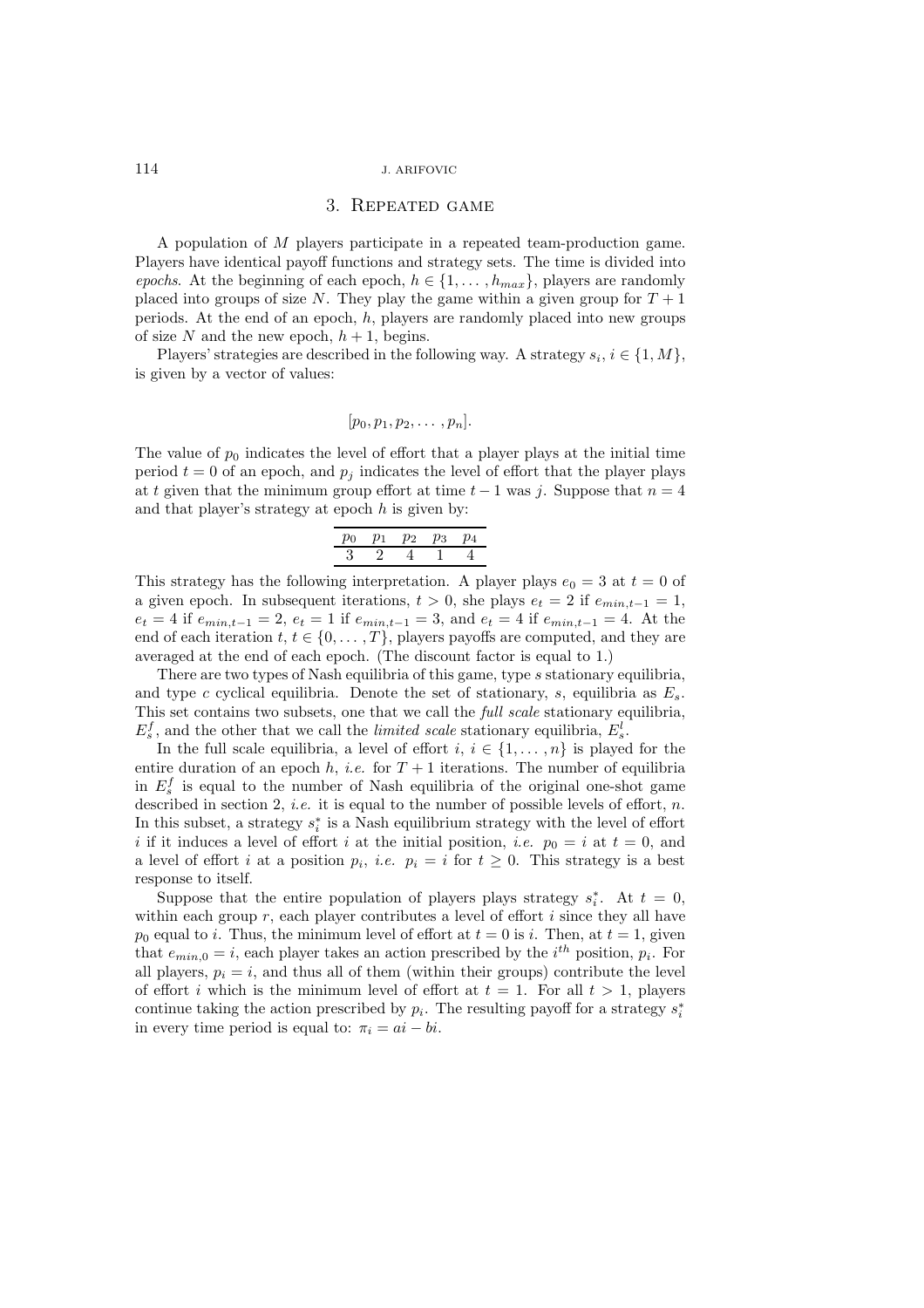However, the strategy  $s_i^*$  is not the unique best response to itself. Any strategy  $k \in I_1$   $M_k$  such that  $n_k - i$  and  $n_i - i$  is a best response to  $s^*$  and is also  $s_k, k \in \{1, \ldots, M\}$ , such that  $p_0 = i$  and  $p_i = i$  is a best response to  $s_i^*$  and is also<br>a Nash equilibrium strategy. This strategy can have different levels of effort at a Nash equilibrium strategy. This strategy can have different levels of effort at some or all positions  $p_j$ ,  $j \neq i$ . Thus,  $p_0(s_k) = p_0(s_i^*) = i$ ,  $p_i(s_k) = p_i(s^*) = i$ , and  $p_i(s_k) \neq p_i(s^*)$  for some  $i \neq i$ ,  $i \in I_1$ ,  $p_i$ . Thus, for each level of effort it here  $p_i(s_k) \neq p_i(s^*)$  for some  $j \neq i, j \in \{1, \ldots, n\}$ . Thus, for each level of effort i, there is a subset of full scale stationary equilibria,  $E_{i,s}^f$ , whose elements are strategies that are best responses to  $s^*$ , i.e. that are best responses to  $s_i^*$ , *i.e.* 

$$
E_{i,s}^f = \{s_k = [p_0, p_1, \dots, p_n | p_0 = i, p_i = i]\}.
$$

All strategies in this set are Nash equilibrium strategies for the level of effort i. Since  $s_i^*$  is not a unique best response to itself, Nash equilibria of this type are<br>weak. This fact is important for the behavior of the evolutionary model of this weak. This fact is important for the behavior of the evolutionary model of this game over time.

The set of the *limited scale* stationary equilibria contains equilibria where, in each h, non-stationary values are played for the initial  $T_{init} \leq n-1$  iterations and stationary value  $e_t = i$  is played for all the remaining iterations t, such that  $T_{init} < t \leq T$ . Thus, with equilibrium strategy  $s_i^*$ , for  $0 \leq t \leq T_{init}$ , players choose<br>levels of effort from positions  $p_i$  such that  $p_i = k$  where  $k \neq i$  and starting with levels of effort from positions  $p_j$  such that  $p_j = k$  where  $k \neq j$ , and starting with  $t>T_{init}$ , they play  $p_i = i$  for the remaining iterations. Consider the following limited scale stationary equilibrium strategy with  $n = 4$ :

$$
\begin{array}{cccccc}\np_0 & p_1 & p_2 & p_3 & p_4 \\
\hline\n1 & 4 & 2 & 2 & 4\n\end{array}
$$

At  $t = 0$ , a player  $i, i \in \{1, ..., M\}$ , plays  $e_0 = 1$ , at  $t = 1$ , she plays  $e_1 = 4$ , and for subsequent  $t > 1$ , she plays  $e_t = 4$ . Here  $T_{init} = 1$ .

Again, an equilibrium strategy  $s_i^*$  is not the unique best response to itself. Any story  $s_i \neq s^*$  that induces the same pop-stationary values of effort for the strategy  $s_k \neq s_i^*$  that induces the same non-stationary values of effort for the initial number of iterations  $T_{i+1} \leq n-1$  and a stationary value of effort *i* for the initial number of iterations  $T_{init} < n - 1$  and a stationary value of effort *i* for the remaining iterations is a best response to  $s_i^*$ . However, if  $T_{init} = n - 1$ , strategy  $s^*$  is the unique best response to itself. This happens because all of the positions s<sup>∗</sup> is the unique best response to itself. This happens because all of the positions of the strategy participate in inducing an equilibrium level of effort and thus the of the strategy participate in inducing an equilibrium level of effort and thus, the value of each position matters for the play of the equilibrium sequence. Thus, the subset of limited scale stationary equilibria with stationary value of effort  $i$ , is given by:

$$
E_{i,s}^l = \{ s | \exists i_1 \neq i_2 \ldots \neq i_{T_{init}} \text{ s.t } s_k = [p_0, p_1, \ldots, p_n] \text{ with } p_0 = i_1, p_{i_k} = i_{k+1}, 1 \leq k \leq T_{init}, p_{T_{init}} = i, p_i = i \ \forall k \}
$$

All of the limited scale equilibria with  $T_{init} < n - 1$  are weak. The only strict limited scale equilibrium is the one where  $T_{init} = n - 1$ .

The second set of equilibria are the *cyclical* equilibria. Denote the set of cyclical equilibria by  $E_c$ . These cyclical equilibria can be of order 2 up to order n. Consider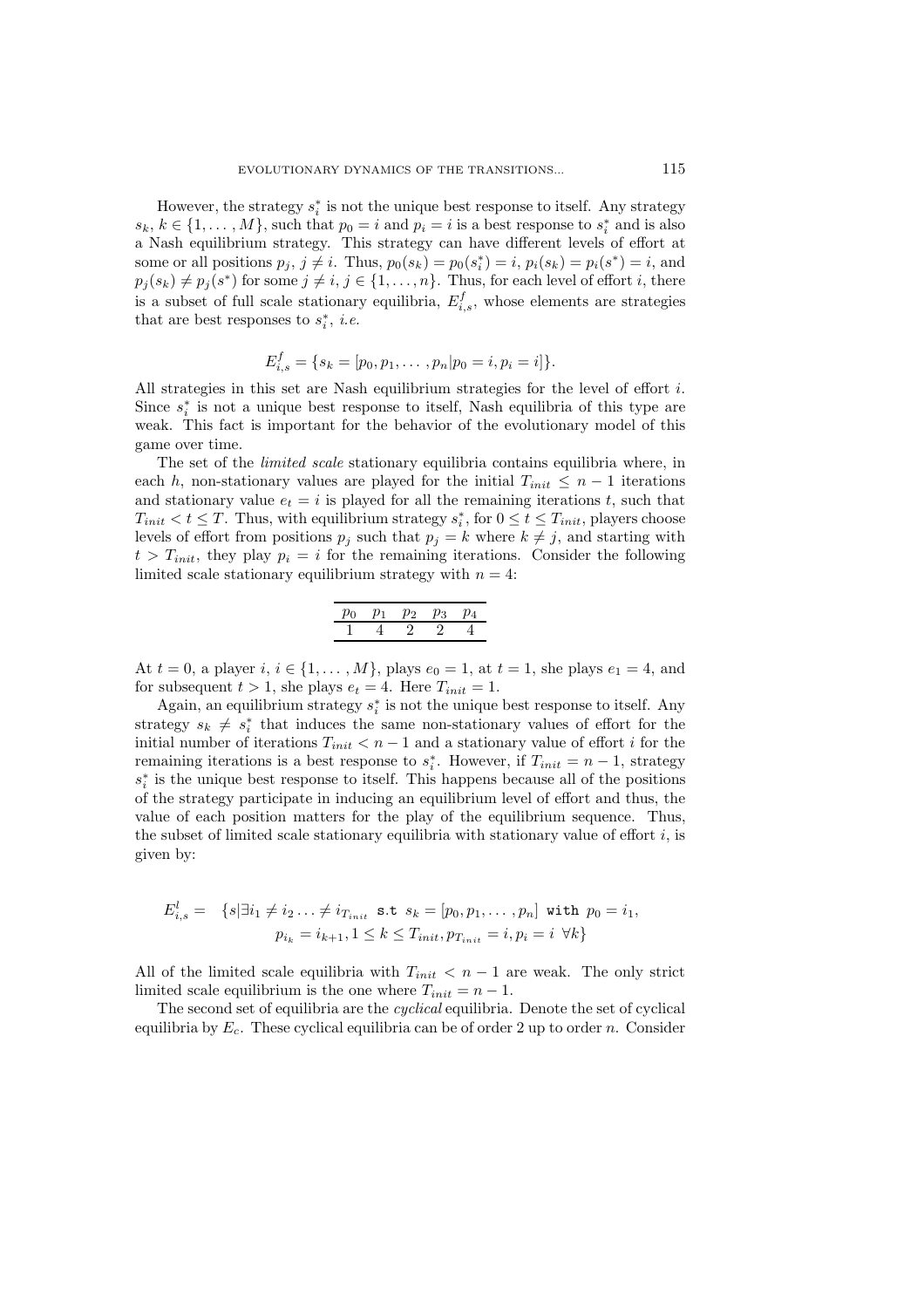the following example:

| $p_0$ | U1 | w | vз |  |
|-------|----|---|----|--|
| 2     |    |   |    |  |

The above is an illustration of the equilibrium strategy of cycle of order 2. At  $t = 0$ , a player plays  $e_0 = 2$ . Then, at  $t = 1$ , she plays  $e_1 = 4$ , and at  $t = 2$ , she plays  $e_2 = 2$ . After this, she plays  $e_t = 4$  at every odd t, and  $e_t = 2$  at every even t.

Suppose now that  $n = 8$ . Then the following are the cyclical equilibria of the game:

Equilibria of order 2:  $p_0 = i, p_i = j, p_j = i$ Equilibria of order 3:  $p_0 = i, p_i = j, p_j = k, p_k = i$ Equilibria of order 4:  $p_0 = i, p_i = j, p_j = k, p_k = l, p_l = m$ Equilibria of order 5:  $p_0 = i, p_i = j, p_j = k, p_k = l, p_l = m, p_m = i$ Equilibria of order 6:  $p_0 = i, p_i = j, p_j = k, p_k = l, p_l = m, p_m = o, p_o = i$ Equilibria of order 7:  $p_0 = i, p_i = j, p_j = k, p_k = l, p_l = m, p_m = o, p_o = p, p_p = i$ Equilibria of order 8:

$$
p_0 = i
$$
,  $p_i = j$ ,  $p_j = k$ ,  $p_k = l$ ,  $p_l = m$ ,  $p_m = o$ ,  $p_o = p$ ,  $p_p = q$ ,  $p_q = i$   
Any cyclical equilibrium strategy of order less than n is not the

Any cyclical equilibrium strategy of order less than *n* is not the unique best<br>popse to itself. Thus, all of the cyclical equilibria of order 2 to  $n-1$  are response to itself. Thus, all of the cyclical equilibria of order 2 to  $n-1$  are weak. The cyclical equilibrium of order n is a strict Nash equilibrium because an equilibrium strategy of a cycle of order  $n$  is the unique best response to itself.

#### 3.1. Monomorphic population with pairwise matching

The analysis of the evolutionary stability of the Nash equilibrium strategies is carried out for the group of size 2, and for the monomorphic equilibria, *i.e.* equilibria in which all players in the population use the same strategy. Consider a population with an infinite number of players who are matched randomly pairwise.

A strategy  $s_i$  is an *evolutionary stable strategy* (ESS) if, for all strategies  $s_j \neq s_i$ , and  $\delta$  sufficiently small,

$$
\delta\pi(s_i, s_j) + (1 - \delta)\pi(s_i, s_i) > \delta\pi(s_j, s_j) + (1 - \delta)\pi(s_j, s_i).
$$

If the above condition is satisfied, a population of players in a monomorphic equilibrium cannot be successfully invaded by a small fraction of players using a different strategy. If the invasion is to fail, resident players must get a strictly larger expected payoff than invaders at the time when invasion occurs.

A Nash equilibrium strategy  $s^*$  is stable with respect to any strategy that is not a best response to s<sup>\*</sup>. However, s<sup>\*</sup> is not stable with respect to  $s_i \neq s^*$  that is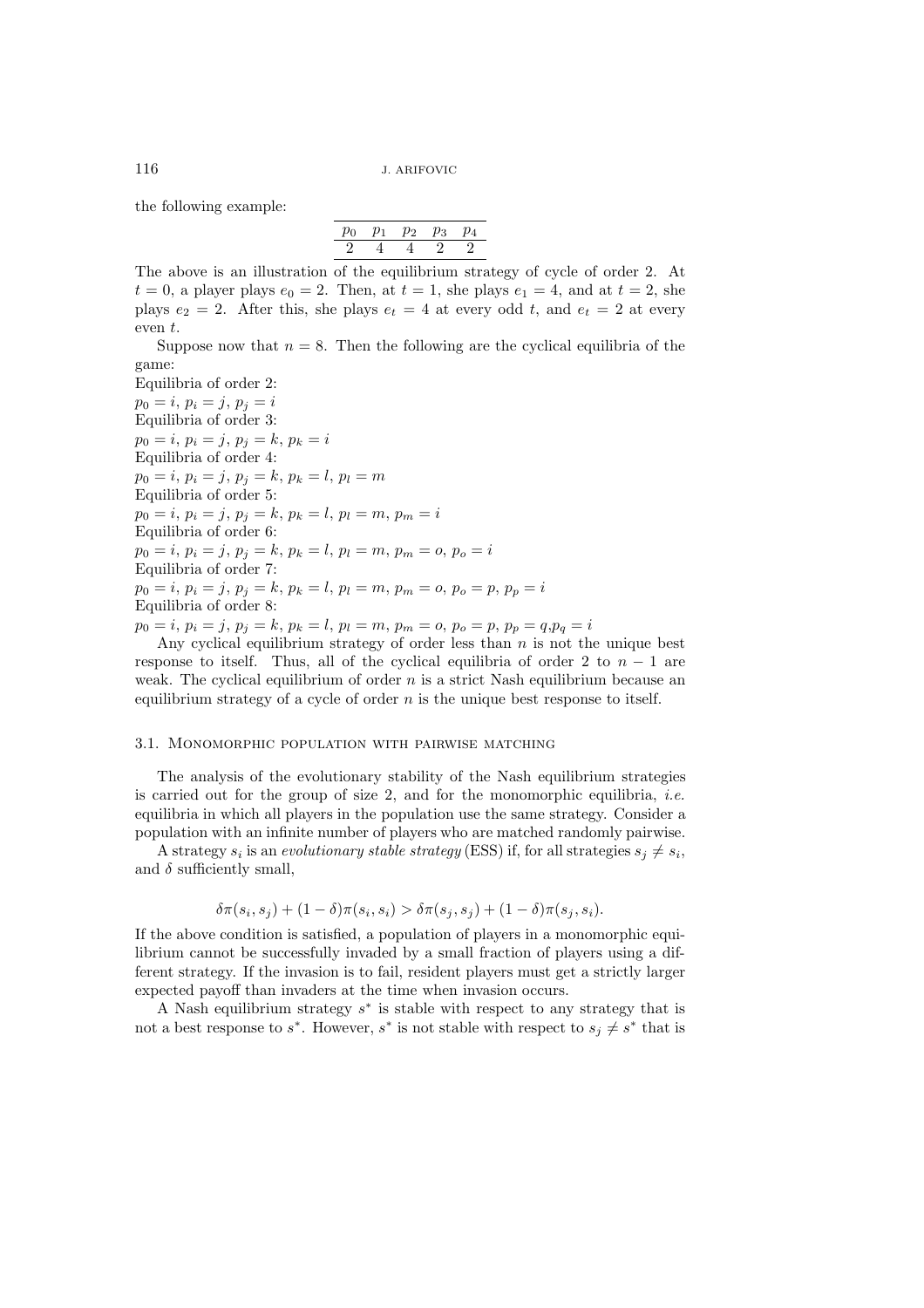a best response to s<sup>\*</sup>. From here, it follows that strategy  $s_i^*$  is not ESS since if all players are using  $s^*$  an invasion of players using  $s$ , that is best response to  $s^*$  will players are using  $s_i^*$ , an invasion of players using  $s_j$  that is best response to  $s^*$  will<br>not be driven out (nor will they necessarily come to dominate the population) not be driven out (nor will they necessarily come to dominate the population). The only Nash equilibria that are evolutionary stable are limited scale stationary equilibria with  $T_{init} = n - 1$ , and cyclical equilibria of order n.

Neutral stability is a stability concept that is weaker than the concept of evolutionary stability. A strategy  $s_i$  is a neutrally stable strategy (NSS) if, for all strategies  $s_i \neq s_i$ ,

$$
\delta \pi(s_i, s_j) + (1 - \delta) \pi(s_i, s_i) \geq \delta \pi(s_i, s_j) + (1 - \delta) \pi(s_i, s_i).
$$

 $\delta \pi(s_i, s_j) + (1 - \delta) \pi(s_i, s_i) \geq \delta \pi(s_j, s_j) + (1 - \delta) \pi(s_j, s_i)$ .<br>While evolutionary stability requires that no mutant strategy persists, in the sense of earning an equal or higher payoff, neutral stability requires that no mutant thrives in the sense of earning a higher payoff than the incumbent strategy (Weibull,  $1995$ <sup>6</sup>.

All of the Nash equilibria of the game with infinite number of players and random matching are neutrally stable. For limited scale stationary equilibria with  $T_{init} = n - 1$  and cycle of order n the above condition holds as a strict inequality. For other equilibria it holds as a strict inequality for strategies that are not best response to equilibrium strategies, but holds with equality for those strategies that are best responses <sup>7</sup>.

The neutral stability of Nash equilibria implies that a fraction of invaders will not necessarily disappear from the population. This, in turn, can result in switching of the population of strategies between different equilibria.

Thus, the results of the analysis of the Nash equilibria of the repeated game with polymorphic populations and of the evolutionary stability analysis of the equilibria with monorphic populations provide intuition as to why the genetic algorithm populations of agents move through different equilibria.

## 4. THE GENETIC ALGORITHM APPLICATION

Our boundedly rational players are endowed with strategies for a repeated game. They are aware of the repeated character of the game, but are not fully rational as to coordinate their expectations from the start of the repeated game.

Players' decision rules are represented by a population of M binary strings. At each epoch h,  $h \in \{1, \ldots, h_{max}\}\$ , players are randomly placed into groups of

 $6$ Note that a set of evolutionary stable strategies is a subset of a set of neutrally stable strategies.

<sup>7</sup>Eaton and Morrison (1998) provide a nice illustration of the effects of interaction between neutral stability of equilibria and genetic drift. They study an evolutionary model of a leader/follower game. The subgame perfect Nash equilibrium of the game in which retaliation does not occur is inefficient. However, evolutionary stability does not rule out equilibria which involve retaliation because the equilibria of the game are neutrally stable. Computer simulations of the system oscillate between equilibria that include retaliatory behavior and equilibria which do not.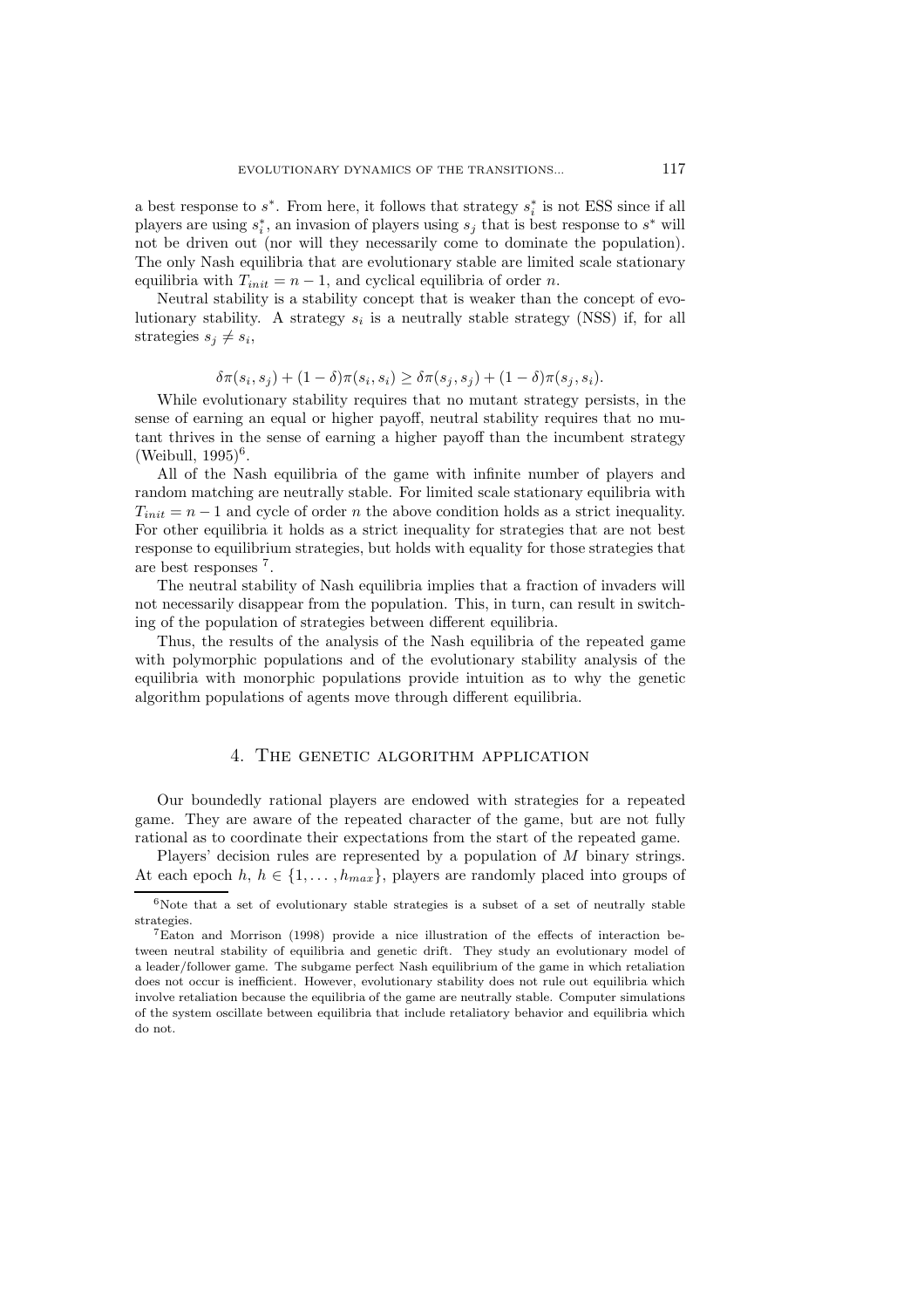size  $g$ . Within each group, players repeatedly play the game for  $T$  iterations. A player i uses a binary string i to make a decision about her action at each iteration, t,  $t \in \{0, \ldots, T\}$ . A binary string consists of  $n + 1$  positions where  $n = 8$  is the maximum feasible action. Each position  $p_j, j \in \{0, \ldots, n\}$ , consists of l bits where  $l$  is the number of bits required to encode integer value n. The total length of a string is  $(n + 1)l$  bits. The first position,  $p_0$ , encodes the action that player takes at iteration  $t = 0$ . A position  $p_i, j \in [1, n]$  encodes the action that player i takes at iteration  $t > 0$ , given that a minimum effort of her group at iteration  $t-1, e_{t-1,min}$ , was equal to j. An example of a binary string that encodes integer actions in the interval  $\{1,\ldots,8\}$  is given below:

| position $p_i$      |    | $1 \t 2 \t 3$                       |           |                | 4 5 | 67 |     |  |
|---------------------|----|-------------------------------------|-----------|----------------|-----|----|-----|--|
| binary string:      |    | 000 101 001 110 011 111 000 011 100 |           |                |     |    |     |  |
| $\arctan e_{i,0}$   |    |                                     |           |                |     |    |     |  |
| action $e_{i,t}$ :  | 6. |                                     | 2 7 3 8 1 |                |     |    | 4 5 |  |
| $\bar{e}_{t-1,min}$ |    | $\overline{2}$                      | - 3       | $\overline{4}$ | 5.  | 6. |     |  |
|                     |    |                                     |           |                |     |    |     |  |

The strategy encoded by this binary string is interpreted in the following way. At iteration  $t = 0$ , player *i* takes action  $e_{i,0} = 1$ . For  $t > 1$ , the player decides on effort 6 at iteration  $t$  if  $e_{t-1,min}$  was equal to 1; the player decides on effort 2 at  $t$ if  $e_{t-1,min}$  was equal to 2; and so on.

The algorithm is implemented in the following way:

1. At each epoch  $h$ , players are randomly placed into groups of size  $N$ . Each player's strategy is represented by a binary string. The size of the population of binary strings,  $M$ , divided by  $N$ , the group size, determines the number of groups g.

2. Within each group, the players play the game that is repeated for  $T+1$ iterations.

3. Each player  $i, i \in \{1, \ldots, M\}$ , chooses her action. Initial action, at  $t = 0$ , is determined by the position  $p_0$ . For  $t > 0$ ,  $t \in \{1, ..., T\}$ , each player chooses her action at t by using the information about,  $e_{t-1,min}$ , the minimum group effort from the previous,  $t - 1$ , iteration. Given  $e_{t-1,min} = j, j \in \{1, ..., n\}$ , the player looks up the  $j<sup>th</sup>$  position of her binary string and decodes the action that she takes at t.

4. Once each player chooses her action for iteration  $t$ , the minimum group effort of the current iteration is determined within each group.

5. The payoff for each player is computed.

6. The payoffs are accumulated during  $T + 1$  iterations of an epoch h. The rate payoff for each player is computed as  $\sum_{i=1}^{T} \pi_{i,i}/(T+1)$ average payoff for each player *i* is computed as  $\sum_{t=0}^{T} \pi_{i,t}/(T+1)$ .<br>  $\frac{1}{T+1}$ .

7. At the end of epoch h, players' strategies are updated using the genetic operators: reproduction, crossover and mutation. The updating results in a new population of binary strings that are used in epoch  $h + 1$ .

8. Steps 2 through 8 are repeated for  $h_{max}$  epochs.

9. Initially, at  $h = 1$ , a binary string for each player is chosen randomly.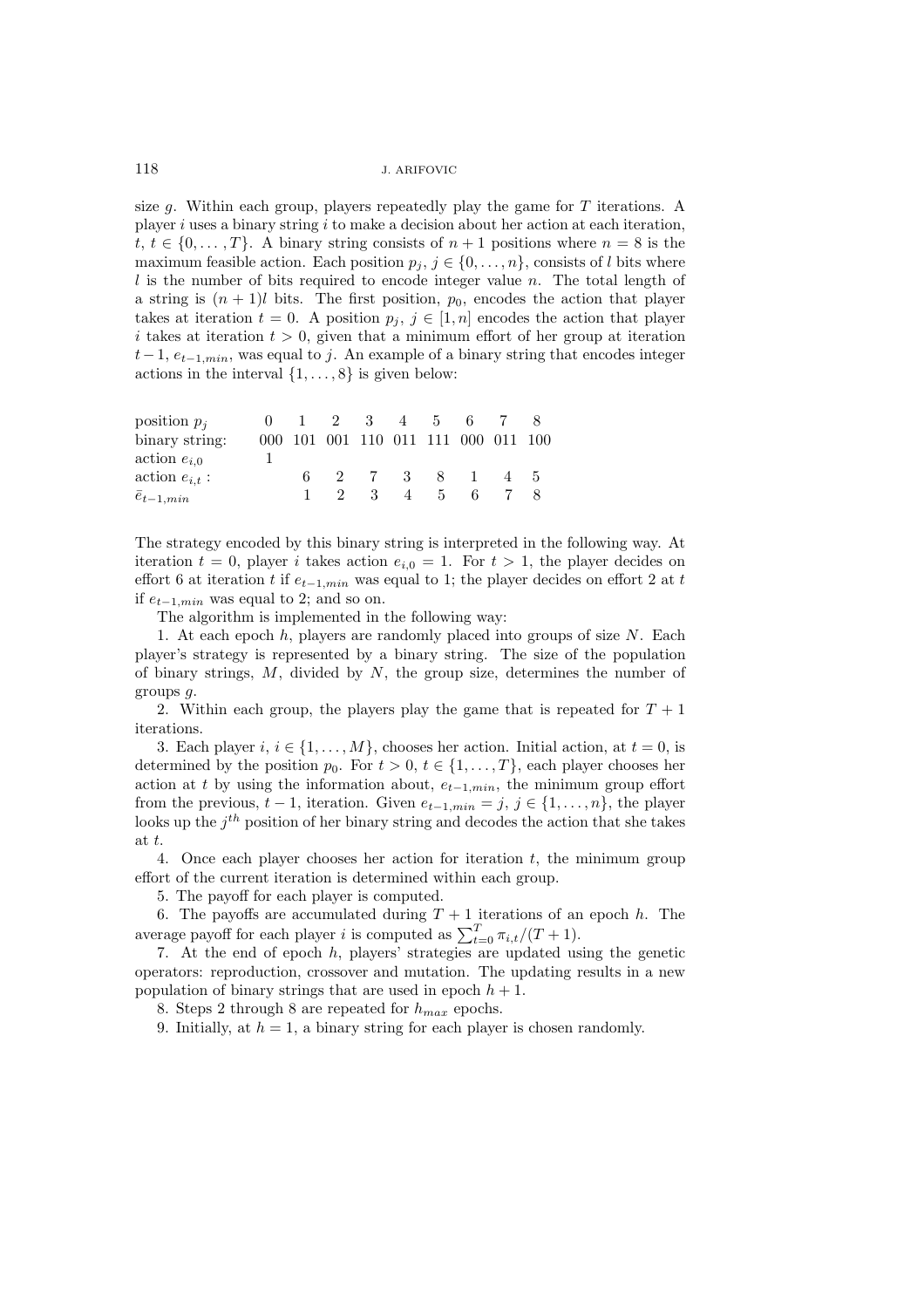#### *3.1 Description of genetic operators*

The *reproduction operator* makes copies of individual binary strings. The criterion used in copying is the value of the fitness function. The fitness of a string i at epoch h,  $\mu_{i,h}$ , is equal to the average payoff that player i earned over  $T + 1$ iterations,

$$
\mu_{i,h} = \frac{\sum_{t=0}^{T} \pi_{i,t}}{T+1}.
$$
on method to ger

We use a tournament selection method to generate a population of  $M$  copies<br>binary strings. It is implemented in the following way. Two binary strings of binary strings. It is implemented in the following way. Two binary strings are randomly selected and their fitnesses are compared. The binary string with a higher fitness value is copied and placed into the *mating pool*. Tournament selection is repeated  $M$  times so as to maintain a constant population of size  $M$ . Thus,  $M$ copies of the decision rules that have been shown to be relatively more successful than other rules enter into a "mating pool". The purpose of reproduction is to promote well performing strings over time by assigning increasing number of copies of the strings with the above the average fitness values  $^8.$ 

*The crossover* operates on the pairs of randomly selected binary strings. First, two binary strings are selected from the mating pool at random. Secondly, a number  $k, k \in \{1, ..., l-1\}$ , is randomly selected and two new binary strings are obtained by swapping the bit values to the right of the position  $k$ . A total of  $M/2$  pairs (where M is even integer) are selected. Crossover takes place with probability  $p_{cross}$ .

*The mutation operator* randomly changes the value of a position within a binary string. Each position has a probability  $p_{mut}$  of being altered by mutation, independent of other positions.

Given the updated set of binary strings, the algorithm proceeds to stage 2. Each simulation is conducted for a total of  $h_{max}$  epochs. Initial population of binary strings is randomly generated.

#### 5. The results

In order to examine the effect of different group sizes on the behavior of the model, simulations were conducted for  $N = 2, 3, 4, 5, 6, 7$  and 14. The values of the payoff parameters were:  $a = 1.2$  and  $b = 0.6$ . The following genetic algorithm parameter values were used: probability of crossover,  $p_{cross} = 0.6$ , probability of mutation,  $p_{mut} = 0.0033$ , population size,  $M = 40$  or 42, number of epochs,  $h_{max} = 100,000$ , and the number of iterations within an epoch,  $T = 50$ . The large number of epochs was used in order to examine the long-run behavior of the model.

<sup>8</sup>Tournament selection has been shown in the literature on evolutionary computation (see Back, 1996) to have better properties than the roulette wheel type of selection operator. However, within the model described in this paper, implementation of either of these operators generates very similar dynamics. Results of simulations in which roulette wheel was used are available from the author upon request.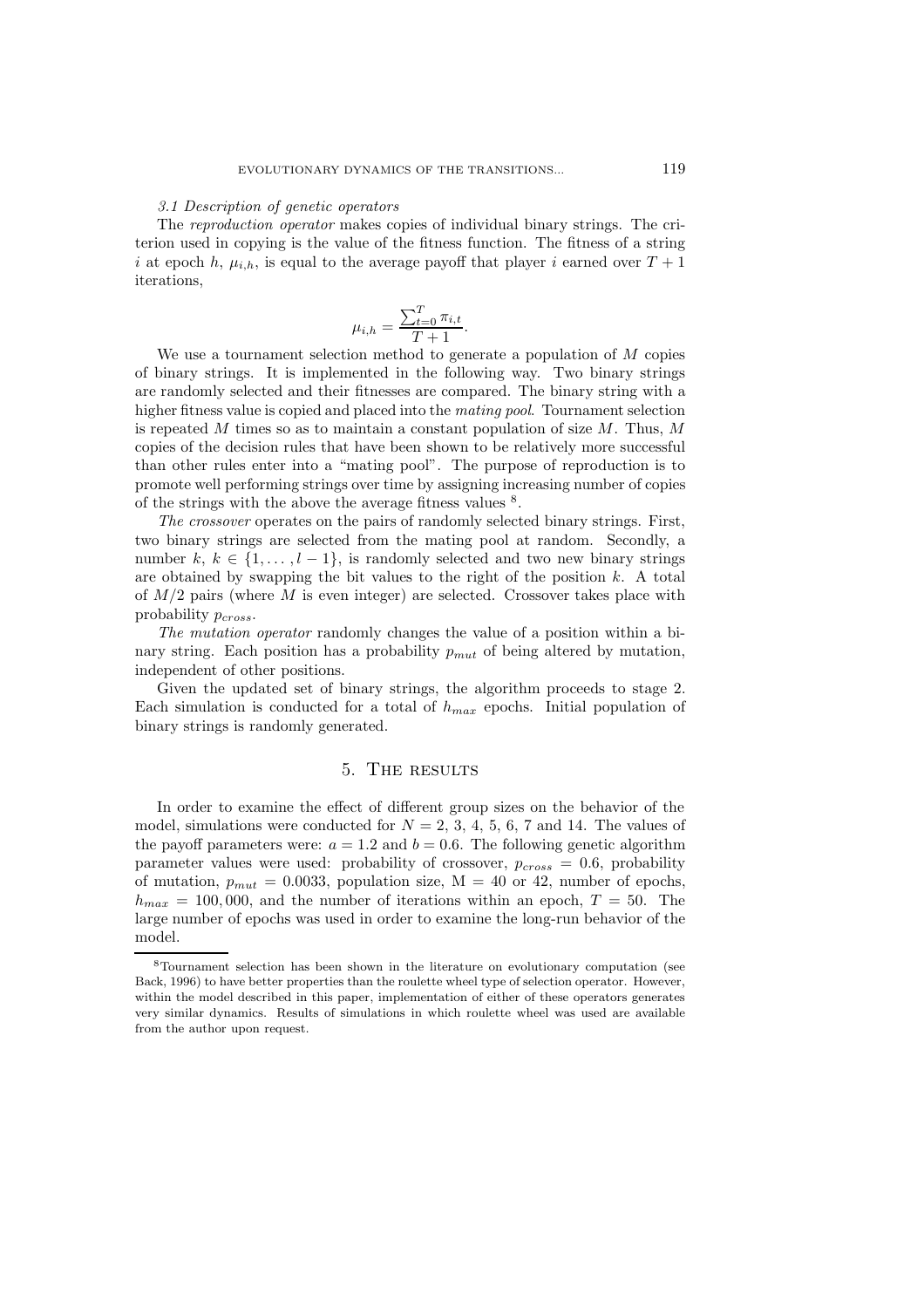Table 1. Frequency distribution of average effort over 100,000 epochs.

| e         | 1    | $\mathcal{D}_{\mathcal{L}}$ | 3    | 4    | 5    | 6    | 7    | 8    |
|-----------|------|-----------------------------|------|------|------|------|------|------|
| frequency |      |                             |      |      |      |      |      |      |
| $g=2$     | 0.00 | 0.00                        | 0.00 | 0.00 | 0.00 | 0.02 | 0.14 | 0.84 |
| $g=3$     | 0.00 | 0.00                        | 0.00 | 0.00 | 0.05 | 0.15 | 0.37 | 0.43 |
| $g=4$     | 0.00 | 0.00                        | 0.00 | 0.01 | 0.08 | 0.15 | 0.44 | 0.32 |
| $g=5$     | 0.00 | 0.00                        | 0.01 | 0.06 | 0.18 | 0.29 | 0.25 | 0.21 |
| $g=6$     | 0.00 | 0.02                        | 0.04 | 0.13 | 0.19 | 0.30 | 0.23 | 0.1  |
| $g=7$     | 0.00 | 0.01                        | 0.04 | 0.17 | 0.24 | 0.30 | 0.16 | 0.08 |
| $g=8$     | 0.00 | 0.03                        | 0.07 | 0.20 | 0.19 | 0.29 | 0.18 | 0.04 |
| $g=10$    | 0.00 | 0.11                        | 0.13 | 0.24 | 0.23 | 0.23 | 0.04 | 0.02 |
| $g=12$    | 0.00 | 0.17                        | 0.16 | 0.21 | 0.18 | 0.23 | 0.04 | 0.01 |
| $g=14$    | 0.00 | 0.34                        | 0.20 | 0.20 | 0.10 | 0.13 | 0.02 | 0.01 |

Table 2. Frequency distribution of average minimum effort over 100,000 epochs.

| e         | 1    | $\mathfrak{D}$ | 3    | 4    | 5    | 6    | 7    | 8    |
|-----------|------|----------------|------|------|------|------|------|------|
| frequency |      |                |      |      |      |      |      |      |
| $g=2$     | 0.00 | 0.00           | 0.00 | 0.00 | 0.00 | 0.4  | 0.27 | 0.69 |
| $g=3$     | 0.00 | 0.00           | 0.00 | 0.01 | 0.1  | 0.13 | 0.4  | 0.36 |
| $g=4$     | 0.00 | 0.00           | 0.00 | 0.07 | 0.12 | 0.16 | 0.46 | 0.19 |
| $g=5$     | 0.00 | 0.00           | 0.04 | 0.06 | 0.31 | 020  | 0.26 | 0.13 |
| $g=6$     | 0.00 | 0.02           | 0.04 | 0.20 | 0.30 | 0.18 | 0.19 | 0.07 |
| $g=7$     | 0.01 | 0.01           | 0.12 | 0.16 | 0.35 | 0.16 | 0.17 | 0.03 |
| $g=8$     | 0.00 | 0.06           | 0.16 | 0.17 | 0.35 | 0.15 | 0.10 | 0.01 |
| $g=10$    | 0.05 | 0.11           | 0.24 | 0.20 | 0.31 | 0.06 | 0.03 | 0.00 |
| $g=12$    | 0.07 | 0.17           | 0.23 | 0.15 | 0.29 | 0.07 | 0.02 | 0.00 |
| $g=14$    | 0.18 | 0.25           | 0.23 | 0.14 | 0.15 | 0.04 | 0.01 | 0.00 |

The results of simulations are summarized in tables 1 and 2. Table 1 presents the frequency distribution of the values of effort averaged over  $T + 1$  iterations of each epoch,  $\bar{e}_h$ :

$$
\bar{e}_h = \frac{\sum_{t=0}^{T} \sum_{i=1}^{M} e_{i,t}}{M(T+1)}
$$

The value of the average effort calculated in this way represents a data point in the frequency distribution. All the values of  $\bar{e}_h$  are truncated to the nearest smaller integer  $i$ . Table 2 shows the frequency distribution of the average values of minimum effort,  $\bar{e}_{min,h}$ , calculated in the following way:

$$
\bar{e}_{min,h} = \frac{\sum_{i=1}^{N} \sum_{t=0}^{T} e_{min,j,t}}{N(T+1)}.
$$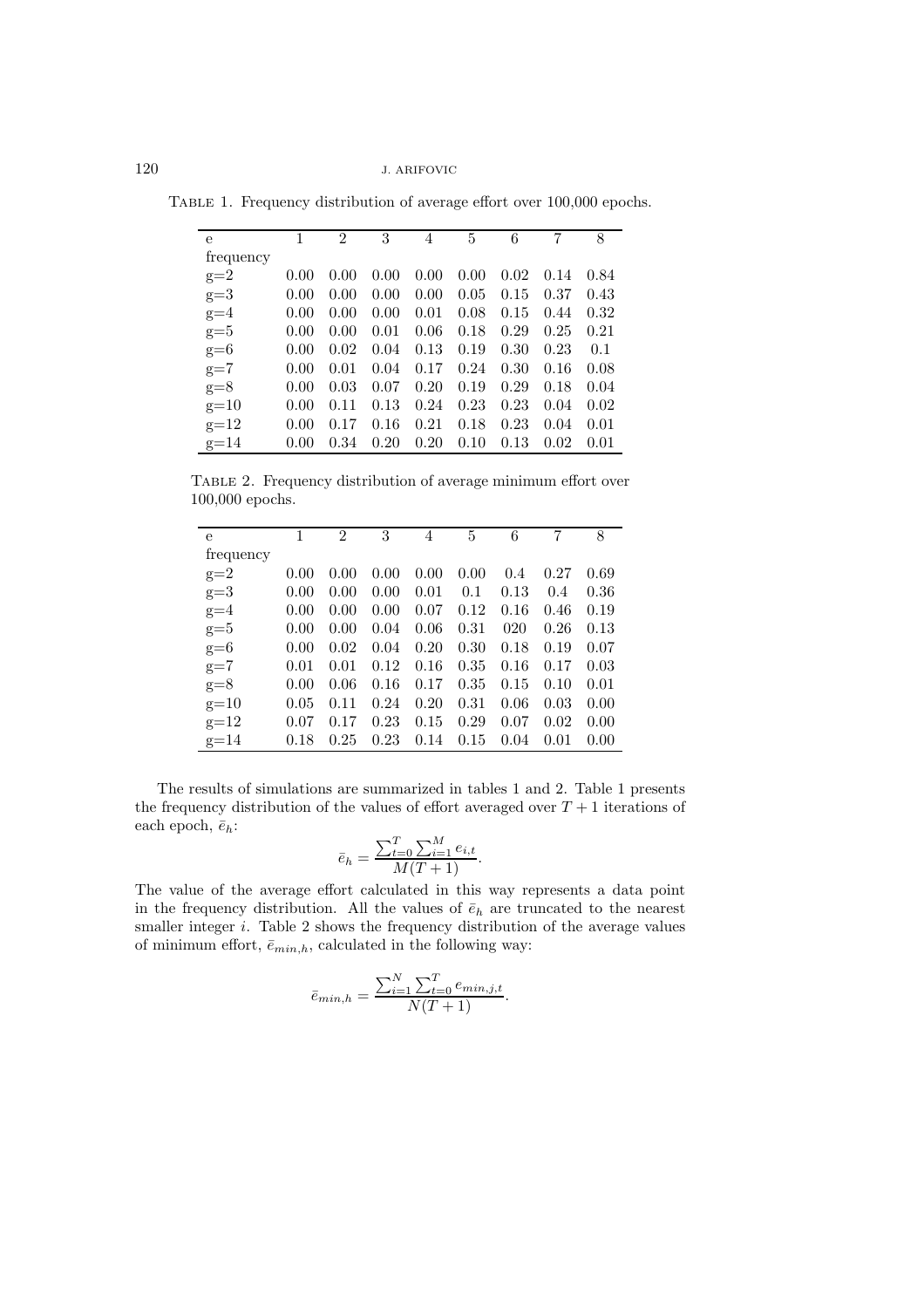| interval  | 0.1  | 0.2  | 0.3  | 0.4  | 0.5  | 0.6  | 0.7  | 0.8  | 0.9  |      |
|-----------|------|------|------|------|------|------|------|------|------|------|
| frequency |      |      |      |      |      |      |      |      |      |      |
| $g=2$     | 0.00 | 0.00 | 0.00 | 0.00 | 0.00 | 0.01 | 0.02 | 0.04 | 0.16 | 0.77 |
| $g=3$     | 0.00 | 0.00 | 0.00 | 0.00 | 0.00 | 0.00 | 0.01 | 0.04 | 0.15 | 0.80 |
| $g=4$     | 0.00 | 0.00 | 0.00 | 0.00 | 0.00 | 0.01 | 0.02 | 0.07 | 0.22 | 0.68 |
| $g=5$     | 0.00 | 0.00 | 0.00 | 0.00 | 0.00 | 0.01 | 0.03 | 0.08 | 0.23 | 0.64 |
| $g=6$     | 0.00 | 0.00 | 0.00 | 0.00 | 0.00 | 0.01 | 0.03 | 0.09 | 0.24 | 0.62 |
| $g=7$     | 0.00 | 0.00 | 0.00 | 0.00 | 0.01 | 0.02 | 0.04 | 0.10 | 0.23 | 0.60 |
| $g=8$     | 0.00 | 0.00 | 0.00 | 0.00 | 0.01 | 0.02 | 0.04 | 0.08 | 0.20 | 0.65 |
| $g=10$    | 0.00 | 0.00 | 0.00 | 0.01 | 0.01 | 0.02 | 0.03 | 0.09 | 0.15 | 0.70 |
| $g=12$    | 0.00 | 0.00 | 0.00 | 0.00 | 0.01 | 0.02 | 0.03 | 0.07 | 0.13 | 0.75 |
| $g=14$    | 0.00 | 0.00 | 0.00 | 0.01 | 0.01 | 0.01 | 0.03 | 0.04 | 0.08 | 0.81 |

TABLE 3. Frequency distribution of best response measure over 100,000 epochs.

where  $e_{min,j,t}$  is the minimum effort in group  $j, j \in \{1, ..., N\}$ . The results clearly show that the frequencies of high values of  $\bar{e}_h$  and  $\bar{e}_{min,h}$  decrease with increases in the group size. For example, populations with  $N = 2$  spend most of the time playing  $e = 8$ , populations with  $N = 3$  spend most of the time playing  $e = 7$ , etc.

At the same time, the common feature of the behavior observed in simulations with all group sizes is that a large fraction of genetic algorithm populations spends most of the time playing best response actions. This feature is present regardless of the group size. In order to examine how close an entire population of strategies was to playing best response actions at each epoch, the *best response measure* was calculated in the following way:

$$
br_h = \frac{\sum_{t=0}^{T} \sum_{i=1}^{M} I_{i,t}}{M(T+1)},
$$

where  $I_{i,t}$  is an index variable equal to 1 when player's i effort at iteration t is<br>equal to the minimum within the group in which she plays, and 0 if it is greater equal to the minimum within the group in which she plays, and 0 if it is greater than the minimum effort. Frequency distribution of this measure for all group sizes is given in Table 3.

The frequency distribution of  $br<sub>h</sub>$  shows that, regardless of the group size, the mass of the distribution is concentrated on the values of the measure close to one. This means that, for all group sizes, the genetic algorithm populations spend most of the time close to the Nash equilibria. Lower values of the best response measure occur only during brief periods of time during which the transition from one equilibrium to the other takes place.

In order to understand the dynamics of the evolutionary process, it is helpful to consider the following hypothetical example. Suppose that players are playing in groups of size  $N = 2$ . All players' strategies are such that they choose initial level of effort equal to 1,  $p_0 = 1$  for all i, and that they have  $p_1 = 1$ . Thus, all players choose best response actions and the economy is in the minimum effort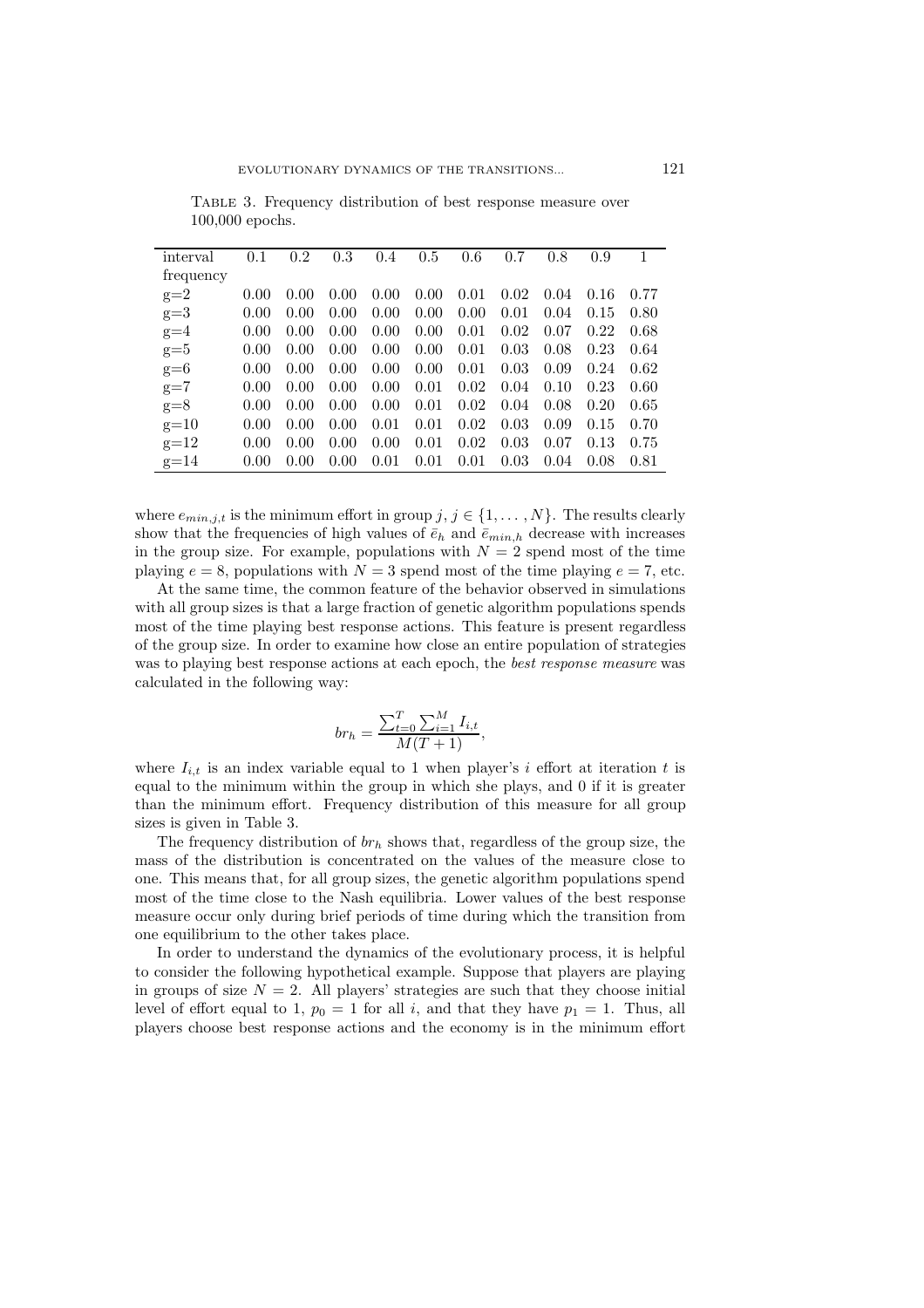

FIGURE 1. Average and average minimum effort; group size=4.

Nash equilibrium. A positive rate of mutation will result in small deviations from the best response, but strategies prescribing actions  $p_1 = k, k > 1$ , at location 1 will be eliminated from the population since they will have lower average payoff than the strategies with  $p_1 = 1$ . At the same time, mutation will result in changes in other parts of players' strategies, not currently used in the game. Over time, mutation will generate a number of strings with strategies s' such that  $p_0 = 1$  and  $p_1 = 1$ , but in addition  $p_i = j$  at some  $j > 1$ . These changes will be irrelevant for the levels of effort that are actually chosen. Eventually positions that encode initial levels of effort within these strings will also be affected by mutation, *i.e.* mutation will result in the initial levels of effort equal to  $j$ . When a sufficient number of such strings is generated at the same time, they will earn higher average payoffs than the strings that encode  $p_0 = 1$ . Reproduction will promote these strings and they will overtake the population. This process works in the reverse as well, with population going from the higher to the lower level of effort.

Another interesting feature of the observed dynamics is the protective role played by the positions  $p_j \neq i$  during the periods when the equilibrium level of effort *i* is played. Frequently, a number of positions  $p_j \neq p_i$  encode the value of effort i. This works as a protection of the population against the invasion of mutants and contributes to the efficient playing, *i.e.* mainting high values of the measure of best response.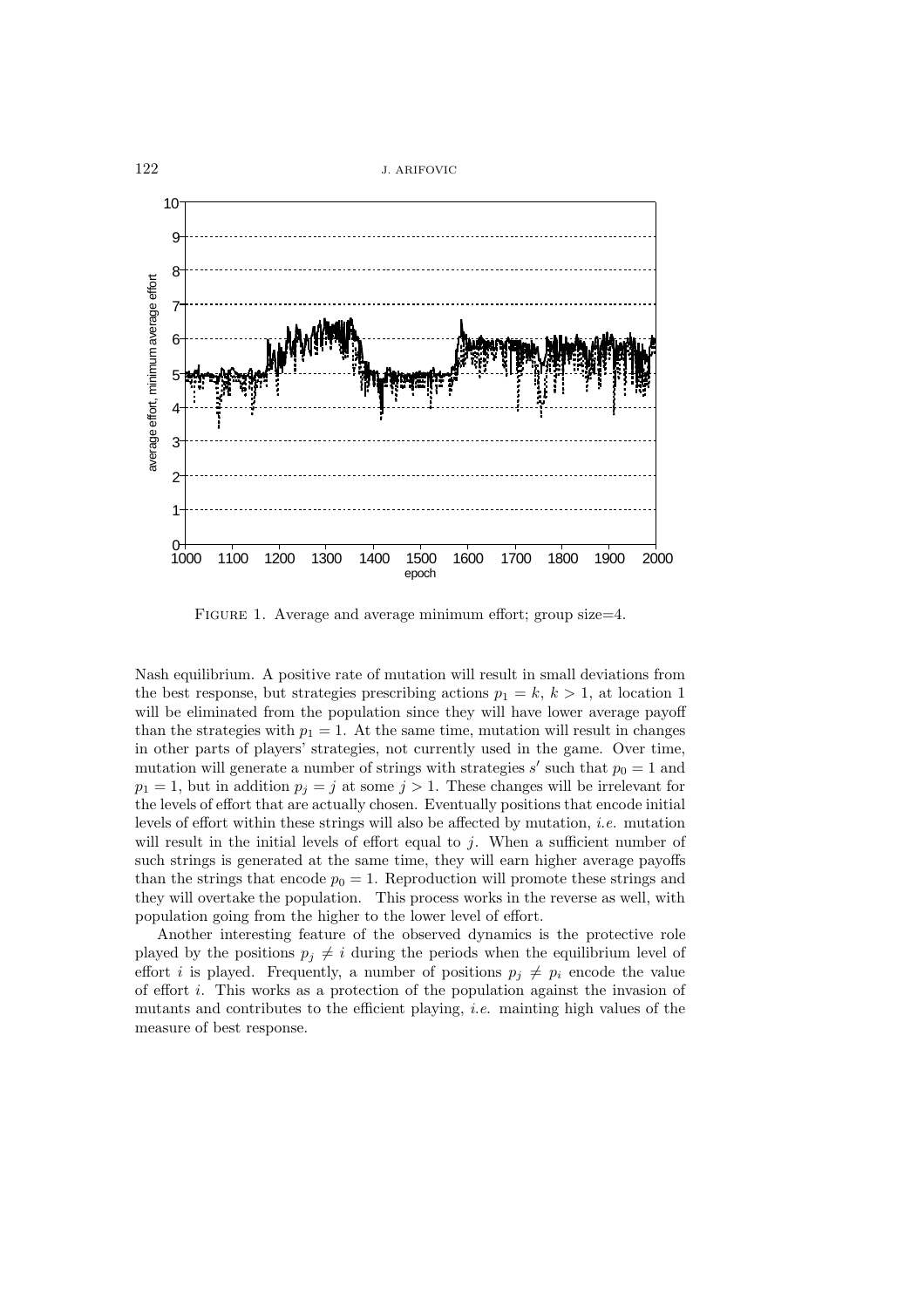

FIGURE 2. Average and average minimum effort; group size=6.

Figures 1–4 show the behavior of the average effort and average minimum effort over a thousand epochs for group sizes  $g = 4$ ,  $g = 6$ ,  $g = 10$  and  $g = 14$ .

Table 4 is an illustration of a population of strategies at  $h = 500$  in a simulation with  $g = 6$ . The population is playing a stationary equilibrium with  $p_0 = 5$  and  $p_5 = 5$ . (To save space, only 30 out of 42 strategies are presented.) Notice that positions  $p_2$  and  $p_6$  also contain a number of 5's that serve as a protection of the stationary equilibrium with the level of effort  $i = 5$  against the mutants. Table 5 shows the population at  $h = 1300$  of the same simulation. Now, the population is playing a cycle of order 2, with  $p_3 = 8$  and  $p_8 = 3$ .

The frequency of occurrence of cycles requires further investigation and exceeds the scope of this paper. In the initial simulations, cycles of order 2 and 4 were observed with frequency that was low relatively to occurrence of stationary equilibria.

What happens if we change the rate of mutation, crossover or the payoff parameter values? Increase in the rate of mutation  $(p_{mut} = 0.033)$  resulted in the dynamics with relatively low levels of effort even for small group sizes. The above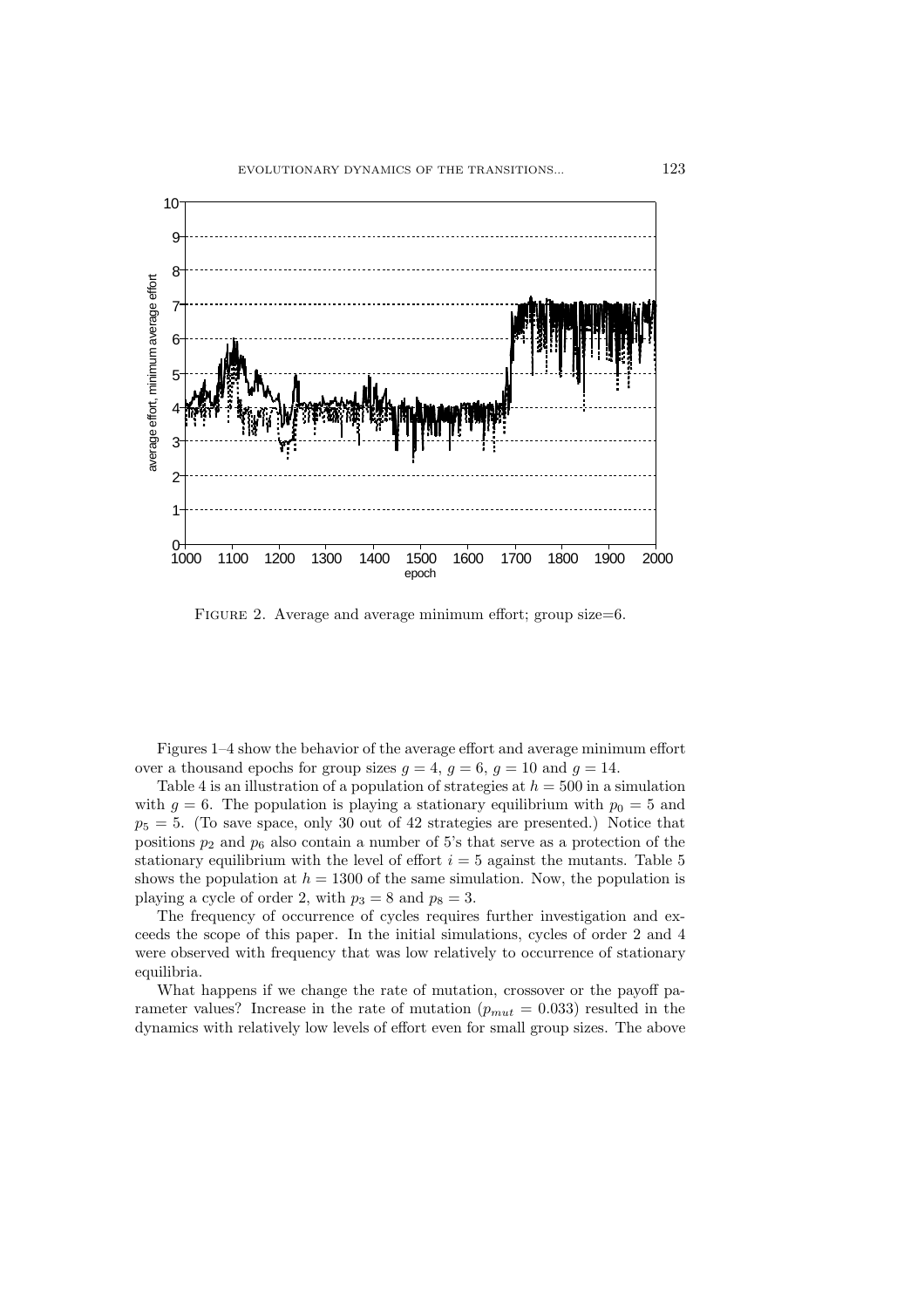

FIGURE 3. Average and average minimum effort; group size=6.

described feature of high frequencies of best response play was not preserved. Simulations with the probability of crossover set to zero (and  $p_{mut} = 0.0033$ ) were characterized by lower frequencies of high levels of effort for all group sizes <sup>9</sup>.

The increase in the ratio of the payoff parameters  $a$  and  $b$  resulted in higher frequencies of high levels of effort for all group sizes. For example, setting  $a = 4$ and  $b = 1$ , with  $p_{cross} = 0.6$  and  $p_{mut} = 0.0033$  resulted in 95.6% of the values of average effort,  $\bar{e}_h$  between 7 and 8, and 95.1% of the values of average minimum effort  $\bar{e}_{min,h}$  between 6 and 7 for the large group treatment, *i.e.*  $q = 14^{10}$ .

Finally, the main features of the underlying dynamics should remain similar in case that different coding of players' strategies were implemented, *i.e.* if instead of binary number representation, integer numbers or real numbers were used to represent positions in players' strategies.

 $^9\mathrm{The}$  role of crossover has been extensively studied in the applications of the genetic algorithm to stationary optimization problems. However, its exact impact in economic applications where agents' actions affect the outcomes and outcomes feed back into actions is not well understood. This question requires comparative studies of the dynamics with and without crossover across a number of different economic environments.

<sup>10</sup>Complete sets of results for the above mentioned changes in the payoff parameters and parameters of the genetic algorithm are available from the author upon request.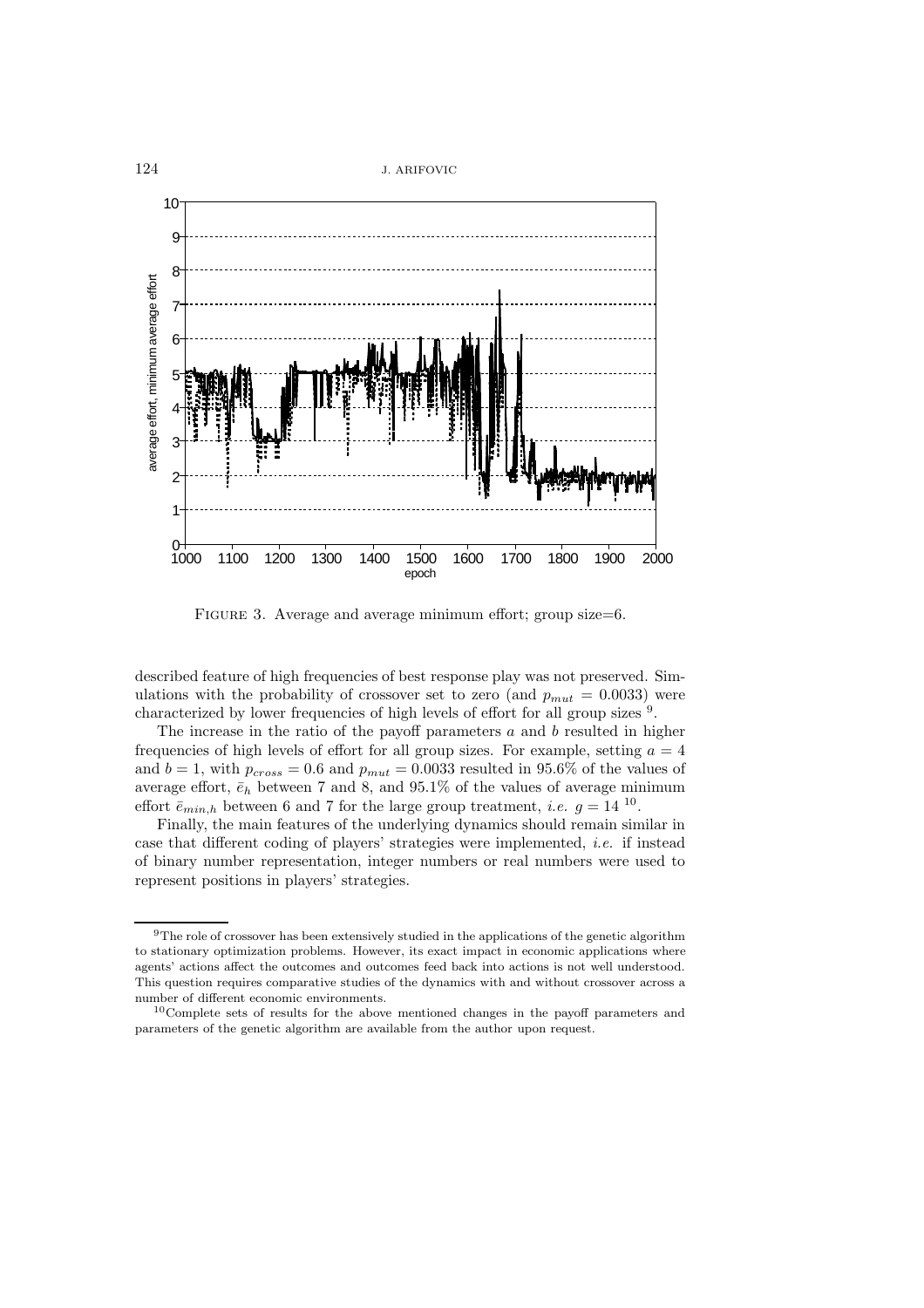

FIGURE 4. Average and average minimum effort; group size=6.

## 6. Relevance of the model for macroeconomic environments

It is worthwhile to point out two features of the dynamics generated by our model that are relevant for macroeconomic modeling.

First, as mentioned in the introduction, the team production game studied in this paper can be interpreted as a version of a model with strategic complementarities. This class of models is also characterized by multiplicity of equilibria that reflect different levels of economic activity and where the lack of coordination in agents' actions can result in bad equilibrium outcomes, *i.e.* economic recessions or even depressions. However, modeling persistent fluctuations in economic activity that result from changes in agents' expectations has proven to be quite difficult. A class of models that address this issue are the models with sunspot equilibria where shifts in agents' expectations are generated by an exogenous stochastic process. Thus, these models do not describe the transitions between periods of low and high economic activity and the process which leads to agents' coordination on a particular equilibrium.

Our evolutionary model results in the dynamics characterized by persistent economic fluctuations generated through changes in agents' expectations (without any changes in the fundamentals). Agents coordinate on good outcomes in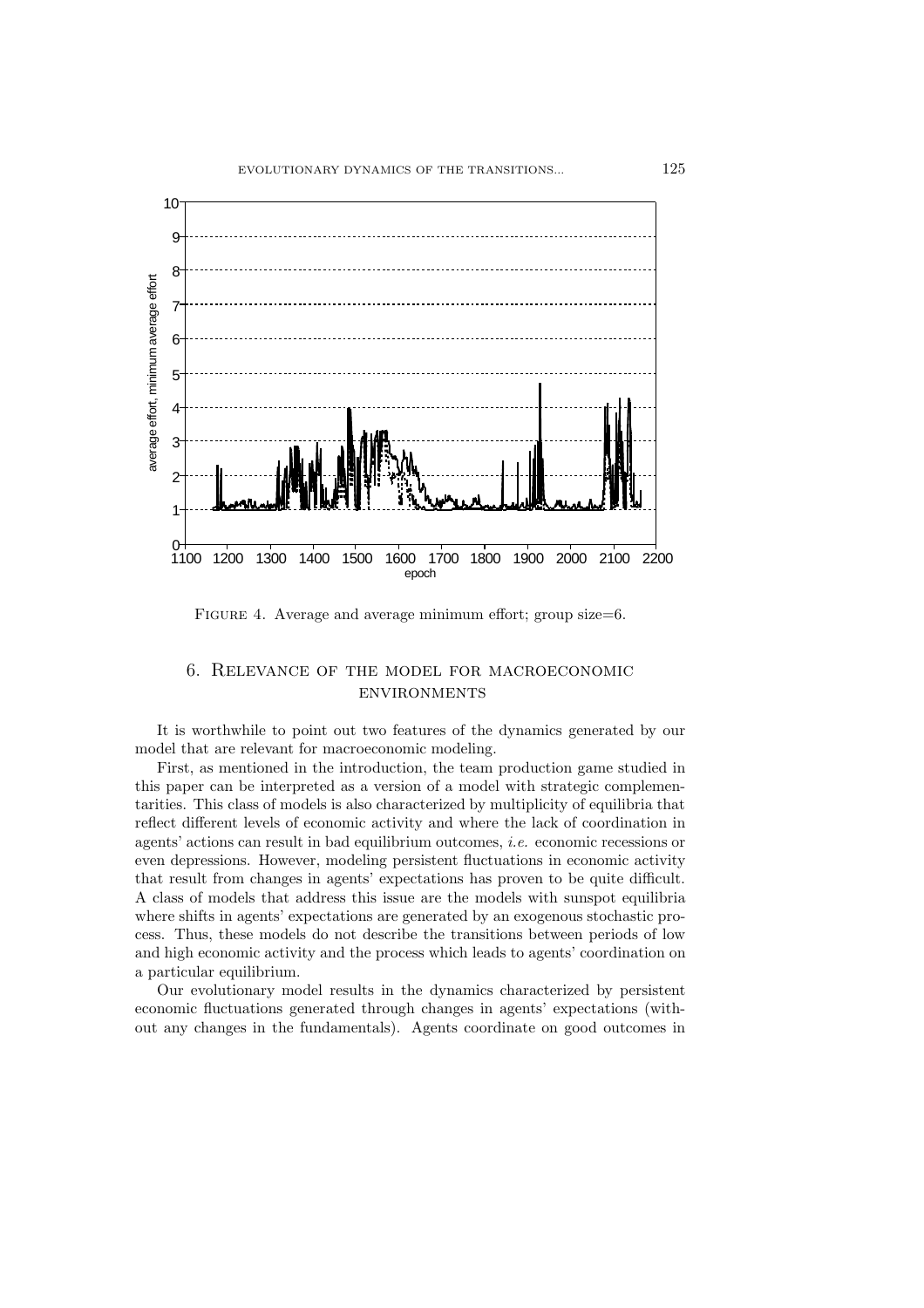TABLE 4

| $\it i$        | $p_0$          | $p_1$          | $\overline{p}_2$        | $p_3$          | $\overline{p}_4$ | $p_5$          | $\overline{p}_6$ | $p_7$          | $\overline{p_8}$ |
|----------------|----------------|----------------|-------------------------|----------------|------------------|----------------|------------------|----------------|------------------|
| $\overline{1}$ | $\overline{5}$ | $\overline{5}$ | 3                       | $\overline{1}$ | $\overline{5}$   | $\overline{5}$ | $\overline{3}$   | $\overline{1}$ | $\overline{1}$   |
| $\overline{2}$ | $\overline{5}$ | $\overline{5}$ | 3                       | 1              | $\overline{5}$   | $\overline{5}$ | 3                | $\mathbf{1}$   | $\mathbf 1$      |
| 3              | 5              | $\overline{5}$ | 3                       | $\mathbf{1}$   | $\overline{5}$   | $\overline{5}$ | 3                | $\mathbf{1}$   | $\mathbf{1}$     |
| $\overline{4}$ | $\overline{5}$ | $\overline{5}$ | 3                       | $\mathbf{1}$   | $\overline{5}$   | $\overline{5}$ | 3                | $\overline{2}$ | $\mathbf 1$      |
| $\overline{5}$ | $\overline{5}$ | $\overline{5}$ | 3                       | 3              | 6                | $\overline{5}$ | 3                | $\mathbf{1}$   | $\mathbf{1}$     |
| 6              | $\overline{5}$ | $\overline{5}$ | 3                       | $\mathbf 1$    | $\overline{5}$   | $\overline{5}$ | 3                | $\overline{2}$ | $\mathbf 1$      |
| $\overline{7}$ | $\overline{5}$ | $\overline{5}$ | 3                       | $\mathbf{1}$   | $\overline{5}$   | $\overline{5}$ | 3                | $\mathbf{1}$   | $\mathbf{1}$     |
| 8              | $\overline{5}$ | 5              | 3                       | $\mathbf{1}$   | $\overline{5}$   | $\overline{5}$ | 3                | $\mathbf{1}$   | $\mathbf{1}$     |
| 9              | $\overline{5}$ | $\overline{5}$ | 3                       | $\mathbf 1$    | $\overline{5}$   | $\overline{5}$ | 3                | $\overline{5}$ | $\mathbf 1$      |
| 10             | $\overline{5}$ | $\overline{5}$ | $\overline{\mathbf{3}}$ | $\mathbf 1$    | $\overline{5}$   | $\overline{5}$ | 3                | $\mathbf{1}$   | $\mathbf{1}$     |
| 11             | $\overline{5}$ | $\overline{5}$ | $\overline{4}$          | $\mathbf 1$    | $\overline{5}$   | $\overline{5}$ | 3                | $\mathbf{1}$   | $\mathbf{1}$     |
| 12             | $\overline{5}$ | $\overline{5}$ | 3                       | $\mathbf{1}$   | $\overline{7}$   | $\overline{5}$ | $\overline{7}$   | $\overline{2}$ | $\mathbf{1}$     |
| 13             | $\overline{5}$ | $\overline{5}$ | 3                       | $\mathbf 1$    | $\overline{5}$   | $\overline{5}$ | 3                | $\mathbf{1}$   | $\mathbf{1}$     |
| 14             | $\overline{5}$ | $\overline{5}$ | 3                       | $\mathbf{1}$   | $\overline{5}$   | $\overline{5}$ | 3                | $\mathbf{1}$   | $\mathbf 1$      |
| 15             | 5              | $\overline{5}$ | 3                       | $\mathbf 1$    | $\overline{5}$   | $\overline{5}$ | 3                | $\mathbf{1}$   | $\mathbf 1$      |
| 16             | $\overline{5}$ | $\overline{5}$ | $\overline{3}$          | $\mathbf 1$    | $\overline{5}$   | 5              | 3                | $\mathbf{1}$   | $\mathbf{1}$     |
| 17             | $\overline{5}$ | $\overline{5}$ | $\boldsymbol{3}$        | $\mathbf 1$    | $\overline{5}$   | $\overline{5}$ | 3                | $\overline{2}$ | $\mathbf{1}$     |
| 18             | 5              | $\overline{5}$ | 3                       | $\mathbf 1$    | $\overline{5}$   | $\overline{5}$ | 3                | $\mathbf{1}$   | $\mathbf 1$      |
| 19             | $\overline{5}$ | $\overline{5}$ | $\overline{4}$          | $\mathbf{1}$   | $\overline{5}$   | $\overline{5}$ | 3                | $\mathbf{1}$   | $\overline{1}$   |
| 20             | $\overline{5}$ | 5              | $\overline{3}$          | $\mathbf 1$    | $\overline{5}$   | $\overline{5}$ | 3                | 5              | $\mathbf 1$      |
| 21             | $\overline{5}$ | 6              | $\overline{3}$          | $\mathbf 1$    | $\overline{5}$   | $\overline{5}$ | 3                | $\overline{2}$ | $\mathbf 1$      |
| 22             | $\overline{5}$ | $\overline{5}$ | $\overline{\mathbf{3}}$ | $\mathbf{1}$   | $\overline{5}$   | $\overline{5}$ | 3                | $\overline{2}$ | $\mathbf{1}$     |
| 23             | $\overline{5}$ | $\overline{5}$ | 3                       | $\mathbf{1}$   | $\overline{5}$   | $\overline{5}$ | 3                | $\overline{2}$ | $\mathbf{1}$     |
| 24             | $\overline{5}$ | $\overline{5}$ | $\overline{4}$          | $\mathbf{1}$   | $\overline{5}$   | $\overline{5}$ | 3                | $\mathbf{1}$   | $\mathbf{1}$     |
| 25             | $\overline{5}$ | $\overline{5}$ | 3                       | $\mathbf 1$    | $\overline{5}$   | $\overline{5}$ | 3                | $\mathbf{1}$   | $\mathbf{1}$     |
| 26             | $\overline{5}$ | $\overline{5}$ | $\overline{4}$          | $\mathbf 1$    | $\overline{5}$   | 5              | 3                | $\mathbf{1}$   | $\mathbf{1}$     |
| 27             | $\overline{5}$ | $\overline{5}$ | 3                       | $\mathbf 1$    | $\overline{5}$   | $\overline{5}$ | 3                | $\mathbf{1}$   | $\mathbf{1}$     |
| 28             | $\overline{5}$ | $\overline{5}$ | 3                       | 1              | $\overline{5}$   | 5              | 3                | $\mathbf{1}$   | $\mathbf{1}$     |
| 29             | 5              | $\overline{5}$ | 3                       | $\mathbf{1}$   | $\overline{5}$   | $\overline{5}$ | 3                | $\mathbf{1}$   | $\mathbf{1}$     |
| 30             | 5              | 5              | 3                       | $\overline{2}$ | 7                | 5              | 7                | $\overline{2}$ | $\mathbf{1}$     |

some periods and fail to do so in other periods. In addition, from time to time, their strategies evolve towards one of the cyclical equilibria of the game. Thus, evolutionary behavior reported in this paper provides a framework for describing changes in agents' expectations and coordination on different equilibria.

Secondly, a possibility that populations of agents move between stationary and cyclical equilibria is an interesting one since, generally, in the economic models in which cycles exist, the convergence to cycles or steady states is determined by the type of the adaptive scheme that agents use. In the class of models of econometric learning, convergence to a cycle of order  $k$  can be achieved if agents use separate averages for k different phases of the cycle (for more detailed description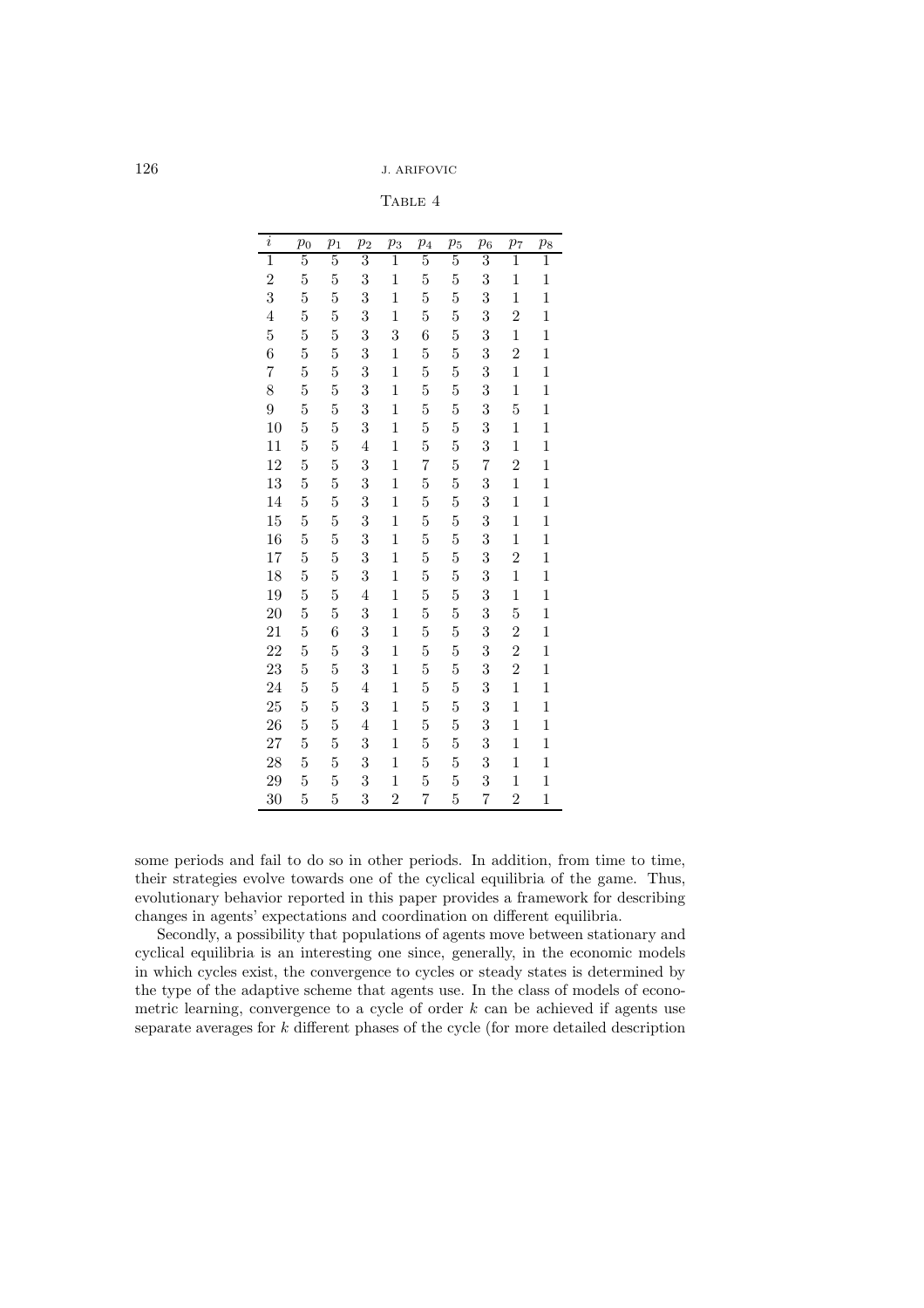| $\overline{i}$ | $p_0$          | $p_1$ | p <sub>2</sub> | $p_3$ | $p_4$          | $p_5$          | $\,p_6$        | p <sub>7</sub> | $p_8$          |
|----------------|----------------|-------|----------------|-------|----------------|----------------|----------------|----------------|----------------|
| $\overline{1}$ | $\overline{1}$ | 7     | $\overline{1}$ | 8     | $\overline{6}$ | $\overline{1}$ | $\overline{2}$ | $\overline{3}$ | $\overline{3}$ |
| $\overline{2}$ | $\mathbf{1}$   | 7     | $\mathbf{1}$   | 8     | 6              | 5              | $\overline{2}$ | 3              | 3              |
| 3              | $\overline{2}$ | 7     | $\mathbf{1}$   | 8     | $\overline{2}$ | 5              | $\overline{4}$ | 3              | 3              |
| $\overline{4}$ | $\overline{1}$ | 7     | $\mathbf{1}$   | 8     | 6              | 5              | $\overline{2}$ | 3              | 3              |
| $\overline{5}$ | $\mathbf 1$    | 7     | $\mathbf{1}$   | 8     | 6              | 1              | $\overline{2}$ | 3              | 3              |
| 6              | $\mathbf{1}$   | 7     | $\mathbf{1}$   | 8     | 6              | $\mathbf{1}$   | $\overline{2}$ | 3              | 3              |
| 7              | $\mathbf 1$    | 7     | $\mathbf{1}$   | 8     | 6              | $\mathbf{1}$   | $\overline{2}$ | 3              | 3              |
| 8              | $\mathbf{1}$   | 7     | $\mathbf{1}$   | 8     | 6              | $\mathbf 1$    | $\overline{2}$ | 3              | 3              |
| 9              | $\overline{2}$ | 7     | $\mathbf{1}$   | 8     | $\overline{2}$ | $\overline{5}$ | $\overline{4}$ | 3              | 3              |
| 10             | $\overline{1}$ | 7     | $\mathbf{1}$   | 8     | 6              | $\overline{5}$ | $\overline{2}$ | 3              | 37             |
| 11             | $\overline{2}$ | 7     | $\mathbf{1}$   | 8     | $\overline{2}$ | $\overline{5}$ | $\overline{4}$ | $\overline{4}$ | 3              |
| 12             | $\mathbf{1}$   | 7     | $\mathbf{1}$   | 8     | 6              | $\mathbf 1$    | $\overline{2}$ | 3              | 3              |
| 13             | $\overline{2}$ | 8     | $\mathbf{1}$   | 8     | $\overline{2}$ | 5              | 3              | 3              | 3              |
| 14             | 6              | 8     | $\mathbf{1}$   | 8     | $\overline{2}$ | $\overline{5}$ | 8              | 3              | 3              |
| 15             | $\mathbf 1$    | 7     | $\mathbf{1}$   | 8     | 6              | $\overline{5}$ | $\overline{c}$ | $\overline{4}$ | 3              |
| 16             | $\overline{2}$ | 8     | $\mathbf{1}$   | 8     | $\overline{4}$ | $\overline{5}$ | $\overline{4}$ | 3              | 3              |
| 17             | $\mathbf 1$    | 7     | $\mathbf{1}$   | 8     | 6              | $\mathbf 1$    | $\overline{2}$ | 3              | 3              |
| 18             | $\mathbf{1}$   | 7     | $\mathbf{1}$   | 8     | 6              | $\overline{7}$ | $\overline{2}$ | 3              | 3              |
| 19             | $\overline{2}$ | 7     | $\mathbf{1}$   | 8     | $\overline{2}$ | $\overline{5}$ | $\overline{4}$ | 3              | 3              |
| 20             | $\overline{2}$ | 7     | $\mathbf{1}$   | 8     | $\overline{2}$ | $\overline{5}$ | 3              | 3              | 3              |
| 21             | $\overline{2}$ | 8     | $\mathbf{1}$   | 8     | $\overline{2}$ | $\overline{5}$ | 8              | 3              | 3              |
| 22             | $\overline{2}$ | 8     | $\mathbf{1}$   | 8     | $\overline{4}$ | 5              | $\overline{4}$ | 3              | 3              |
| 23             | $\overline{2}$ | 8     | $\mathbf{1}$   | 8     | $\overline{2}$ | $\overline{5}$ | $\overline{4}$ | 3              | 3              |
| 24             | $\mathbf{1}$   | 7     | $\mathbf{1}$   | 8     | 6              | $\overline{5}$ | $\mathbf{1}$   | $\overline{4}$ | 3              |
| 25             | $\overline{2}$ | 7     | $\mathbf{1}$   | 8     | $\overline{2}$ | $\overline{5}$ | $\overline{4}$ | 3              | 3              |
| 26             | $\overline{2}$ | 8     | $\mathbf{1}$   | 8     | $\overline{2}$ | $\overline{5}$ | $\overline{4}$ | 3              | 3              |
| 27             | $\overline{1}$ | 7     | $\mathbf{1}$   | 8     | 6              | $\mathbf 1$    | $\overline{2}$ | 3              | 3              |
| 28             | $\mathbf{1}$   | 7     | $\mathbf{1}$   | 8     | 6              | $\mathbf 1$    | $\overline{2}$ | 3              | 3              |
| 29             | $\overline{2}$ | 7     | $\mathbf{1}$   | 8     | $\overline{2}$ | $\overline{5}$ | 3              | 3              | 3              |
| 30             | $\overline{1}$ | 7     | 1              | 8     | 6              | 5              | $\overline{2}$ | 3              | 3              |

of these algorithms and the results see Guesnerie and Woodford, 1991, and Evans and Honkapohja, 2001). Thus, agents can either learn a steady state of the model if they keep just one average that includes all past observations, or a cycle of order  $k$  with  $k$  separate averages. However, these models do not allow for the possibility that agents move between different types of equilibria while using the same adaptive technique. On the other hand, within our framework, the representation of agents' strategies and evolutionary adaptation allow transitions across stationary equilibria and cycles of different orders.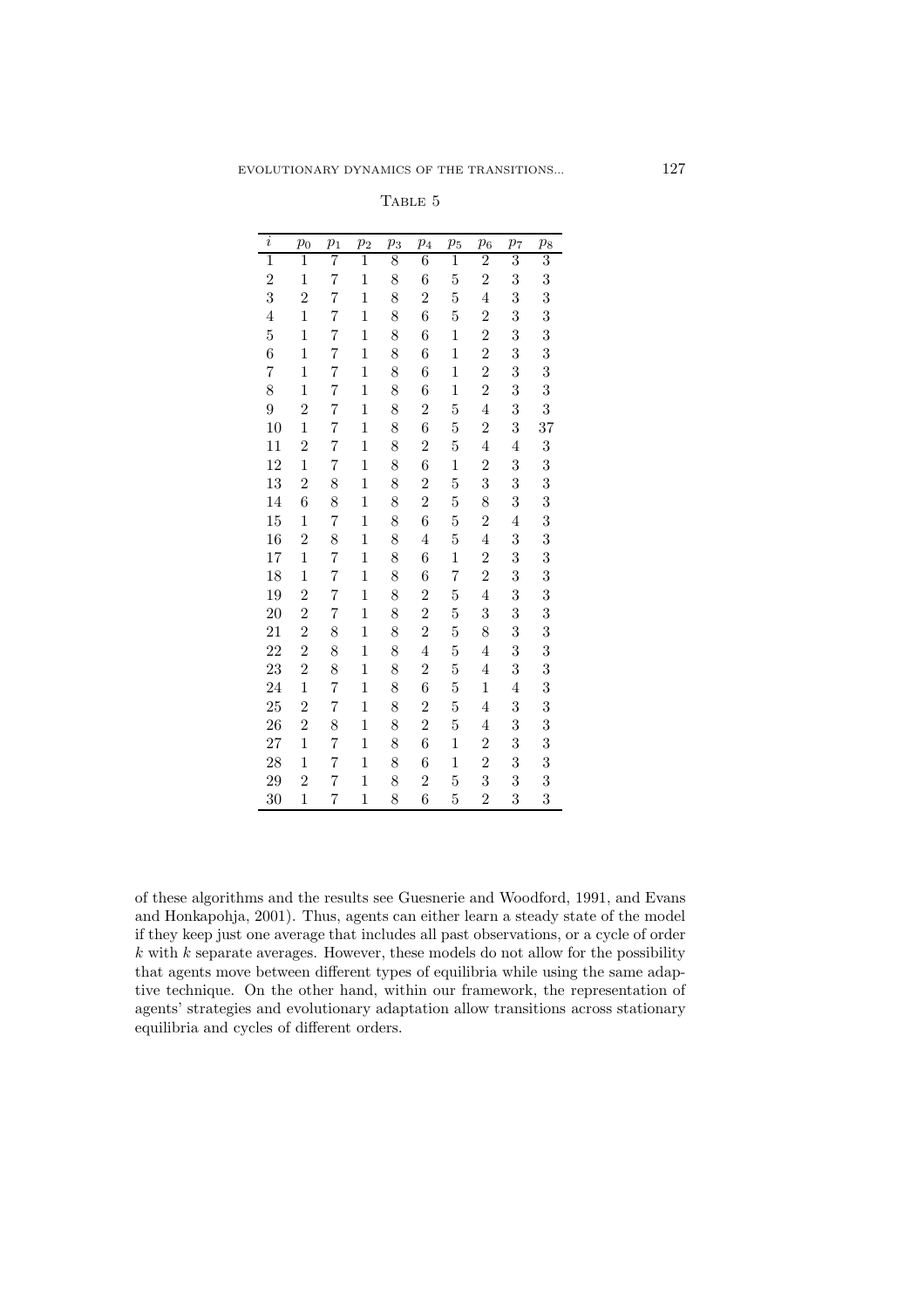## 7. Concluding remarks

We formulate the minimum effort game as a repeated game and analyze the resulting equilibria. Not surprisingly, the set of equilibria becomes much larger then the set of equilibria of the stage game. There are both stationary and cyclical Nash equilibria. In addition, most of the Nash equilibria are weak. In terms of evolutionary stability, most of these equilibria are neutrally stable for monomorphic populations with a continuum of players and random, pairwise matching, implying that not all of the invading strategies will be driven out of the population.

The analysis of the long-run behavior of the economies which adapt under the genetic algorithm shows that, regardless of the group size, any equilibrium can be reached. Due to the larger amount of strategic uncertainty, economies with large-size groups spend most of the time in the low effort equilibria. Economies in which players play in small groups that are characterized by a smaller amount of strategic uncertainty spend more time close to the high effort equilibria. At the same time, regardless of the group size, all populations spend significant amount of time playing best response actions which implies that they spend most of the time close to one of the Nash equilibria of the repeated game.

The models based on evolutionary game theory and adaptive behavior demonstrated the convergence to the equilibrium with the minimum level of effort in the team production game. However, they could not account for the payoff dominant equilibrium outcome of the experiments with small group treatments as well as for the experimental evidence that large groups can reach higher effort equilibria.

The model presented in this paper is capable of capturing the main features of the behavior observed in the experiments with human subjects: convergence to the minimum level of effort for large group treatments, convergence to the maximum level of effort for fixed-pairs treatments, and a possibility that large groups reach higher effort equilibria if the game is played long enough.

Even though the model described in the paper is not a fully blown macroeconomic model, its dynamics with persistent fluctuations in the level of effort suggest the framework within which we can actually generate persistent fluctuations in the level of macroeconomic activity that are driven by *animal spirits*, *i.e.* changes in agents' expectations that are unrelated to economic fundamentals.

Acknowledgements. I gratefully acknowledge financial support from the Social Sciences and Humanities Research Council of Canada.

## **REFERENCES**

- Arifovic J. (1994) Genetic Algorithm Learning and the Cobweb Model. J. Econ. Dynamics and Control **18**, 3-28.
- Arifovic J. (1996a) The Behavior of the Exchange Rate in the Genetic Algorithm and Experimental Economies. J. Political Economy **104**, 510-541.